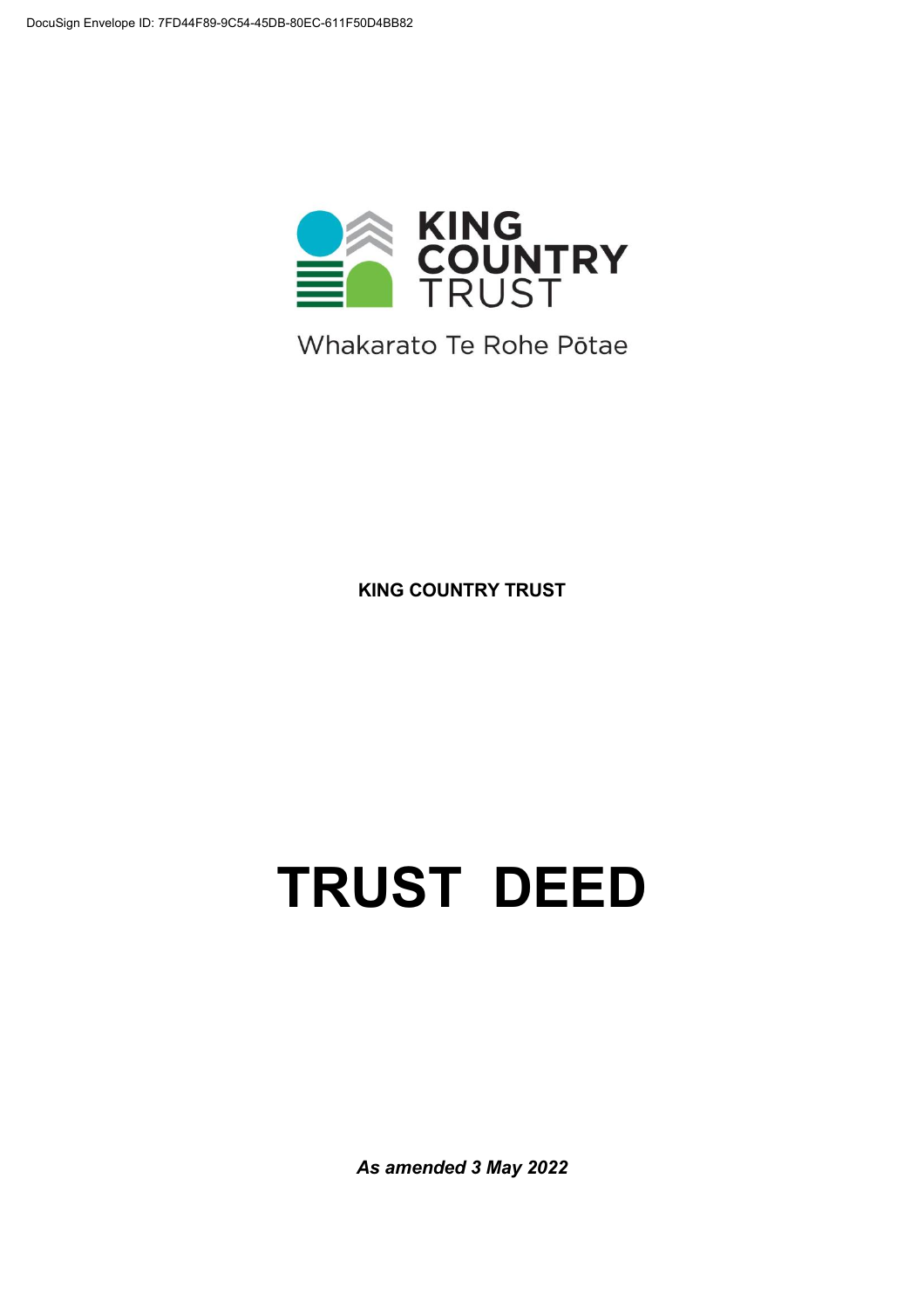#### **KING COUNTRY TRUST**

**THIS DEED** is made on the 3<sup>rd</sup> day of May 2022

**BY** Adrian Paul Doyle, Uwe Kurt Kroll, Robert Welsford Carter, Sandra Rose Greenslade and Joanna Mary Bransgrove (**Trustees**)

**THIS DEED WITNESSES THAT** with effect on the Effective Date, this Deed will replace the Prior Trust Deed. For the avoidance of doubt, it is intended that the Trust will continue to operate as the same Trust before and after the Effective Date, but will be governed and administered as provided in this Deed.

# **BACKGROUND**

- A. The Trust was originally established by King Country Energy Limited and the original trustees on the terms set out in the 1993 Deed dated 18 June 1993, and as further amended and consolidated in the Deed dated 19 October 2011.
- B. This Deed amends and consolidates the Deed to:
	- i) **Sale of Shares:** allow the sale of the Shares in the Company at any time, if warranted following a review, after public consultation;
	- ii) **Modernisation:** modernise the wording in the Deed and make it easier to read and understand and reflect relevant technology developments such as electronic meetings; and
	- iii) **Trusts Act 2019:** include amendments required or desirable as a result of the Trusts Act 2019.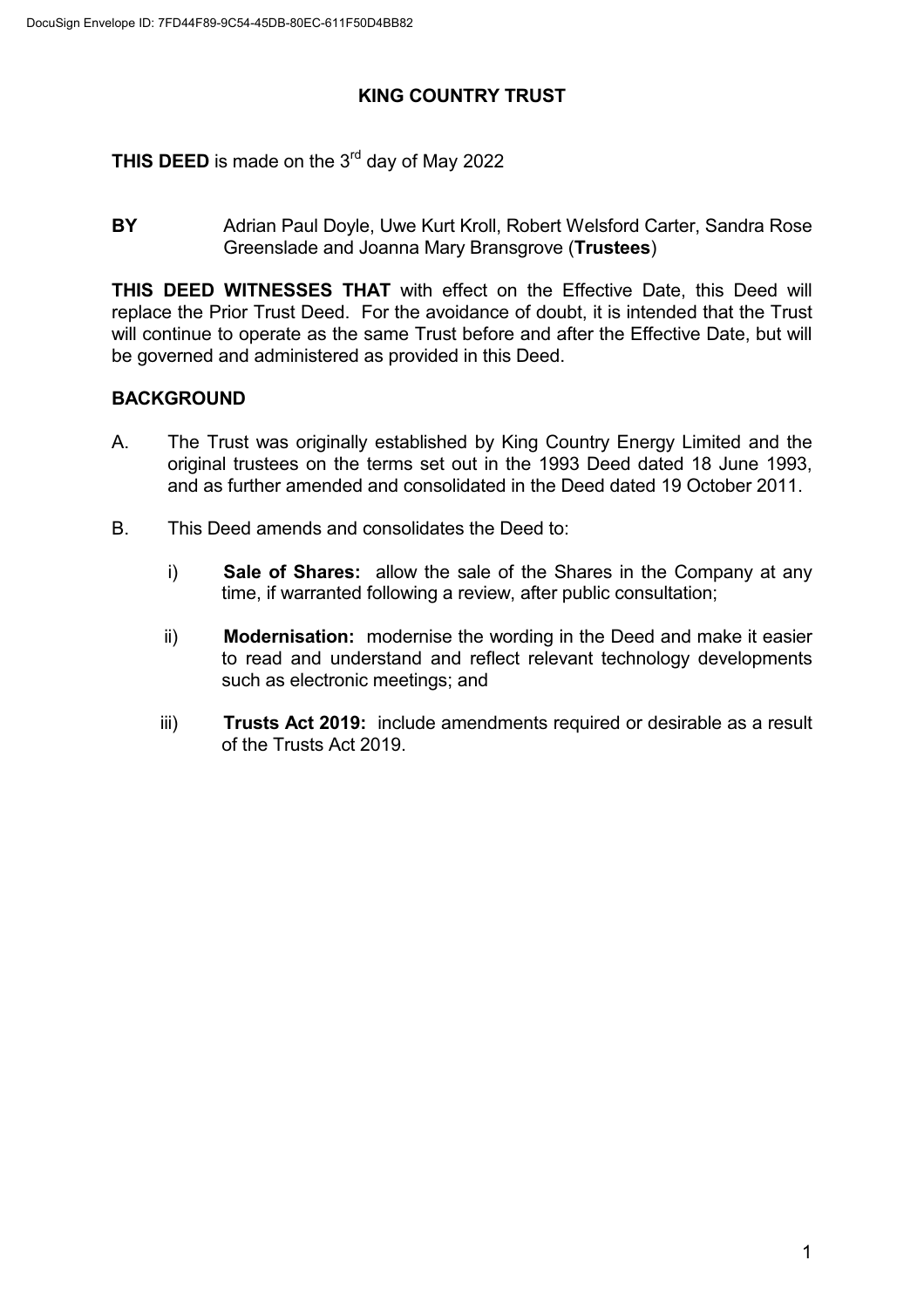#### **1. DEFINITIONS AND INTERPRETATION**

- **1.1 Definitions:** In this Deed, unless the context otherwise requires:
	- **(a)** "**Act**" means the Energy Companies Act 1992;
	- **(b)** "**Balance Date**" means 31 March or any other date from time to time adopted by the Company as at the end of the Financial Year;
	- **(c)** "**Bank**" means a bank registered in New Zealand under the Reserve Bank of New Zealand Act 1989;
	- **(d)** "**Company**" means King Country Energy Limited, and includes any successor company;
	- **(e)** "**Consumers**" means persons, who at any appropriate date designated by the Trustees from time to time, are named in the records of the Lines Company as persons whose premises are connected to the Lines Company's lines network within the District, unless any such person who qualifies as a Consumer in accordance with this definition advises the Lines Company or the Trustees irrevocably in writing that he, she or it does not wish to be a Consumer for the purposes of this Deed;
	- **(f)** "**Deed**" means this Deed and includes the schedules and any amendments;
	- **(g)** "**Default Beneficiaries**" means, at the first anniversary of the Termination Date, or at any earlier appropriate date designated from time to time by the Trustees, the Electors;
	- **(h)** "**Distribution Plan**" means a plan for the distribution of all or part of the Shares prepared by the Trustees in accordance with clause 4.6;
	- **(i)** "**District**" means the area over which the former King Country Electric Power Board (as constituted by section 10 of the Electric Power Boards Act 1925) was authorised to supply electricity under the licence granted to that board under section 20 of the Electricity Act 1968, or such other area the Trustees determine at their sole discretion;
	- **(j)** "**Dividends**" means, in relation to the Company, any distributions paid in cash by the Company to the Trustees as holders of the Shares in the Company;
	- **(k)** "**Effective Date**" means the date on which the Trustees resolve to adopt this Deed in accordance with clause 14 of the Prior Trust Deed;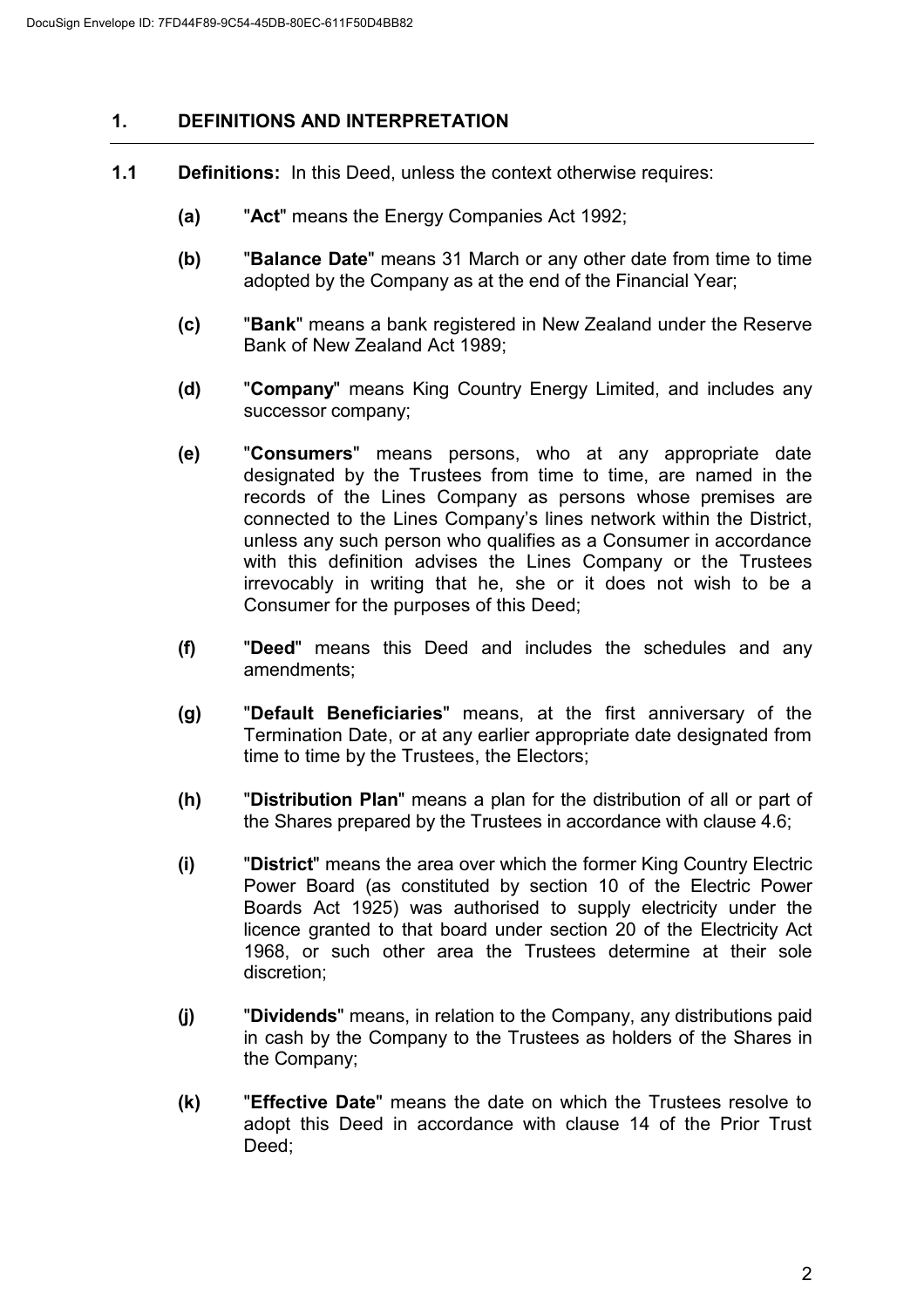- **(l)** "**Elector**" means, at the relevant time, any person:
	- **(i)** whose name appears on a roll of the electors of a Local Authority the whole or any part of whose district is situated within the District; and
	- **(ii)** whose electoral address is within the District (with the "electoral address" being the qualifying address for a residential elector or the address in respect of which a ratepayer elector is enrolled or nominated);
- **(m)** "**Financial Year**" means any year or other accounting period ending on a Balance Date;
- **(n)** "**Guidelines**" means any document issued by the Trust from time to time which describes the Consumers' rights of access to information from the Trust;
- **(o)** "**Lines Company**" means The Lines Company Limited, and includes any successor company;
- **(p)** "**Local Authority**" means a territorial authority within the meaning of the Local Government Act 2002;
- **(q)** "**Other Shares**" means shares in any company other than the Shares of the Company;
- **(r)** "**Ownership Review**" has the meaning given to it in clause 4.1;
- **(s)** "**Prior Trust Deed**" means the 1993 Deed as amended on 19 October 2011;
- **(t)** "**Public Consultative Procedure**" means the procedure for consultation set out in Schedule 4;
- **(u)** "**Shares**" means the shares of the Company held by the Trustees under this Deed;
- **(v)** "**Special Ownership Review**" has the meaning given to it in clause 4.11;
- **(w) "Termination Date"** means the earlier of 1 January 2072 and the date upon which the trust is wound up in accordance with clause 14;
- **(x)** "**Trust**" means the trust established by the 1993 Deed, as subsequently amended;
- **(y)** "**Trustees**" means the trustees for the time being of the Trust;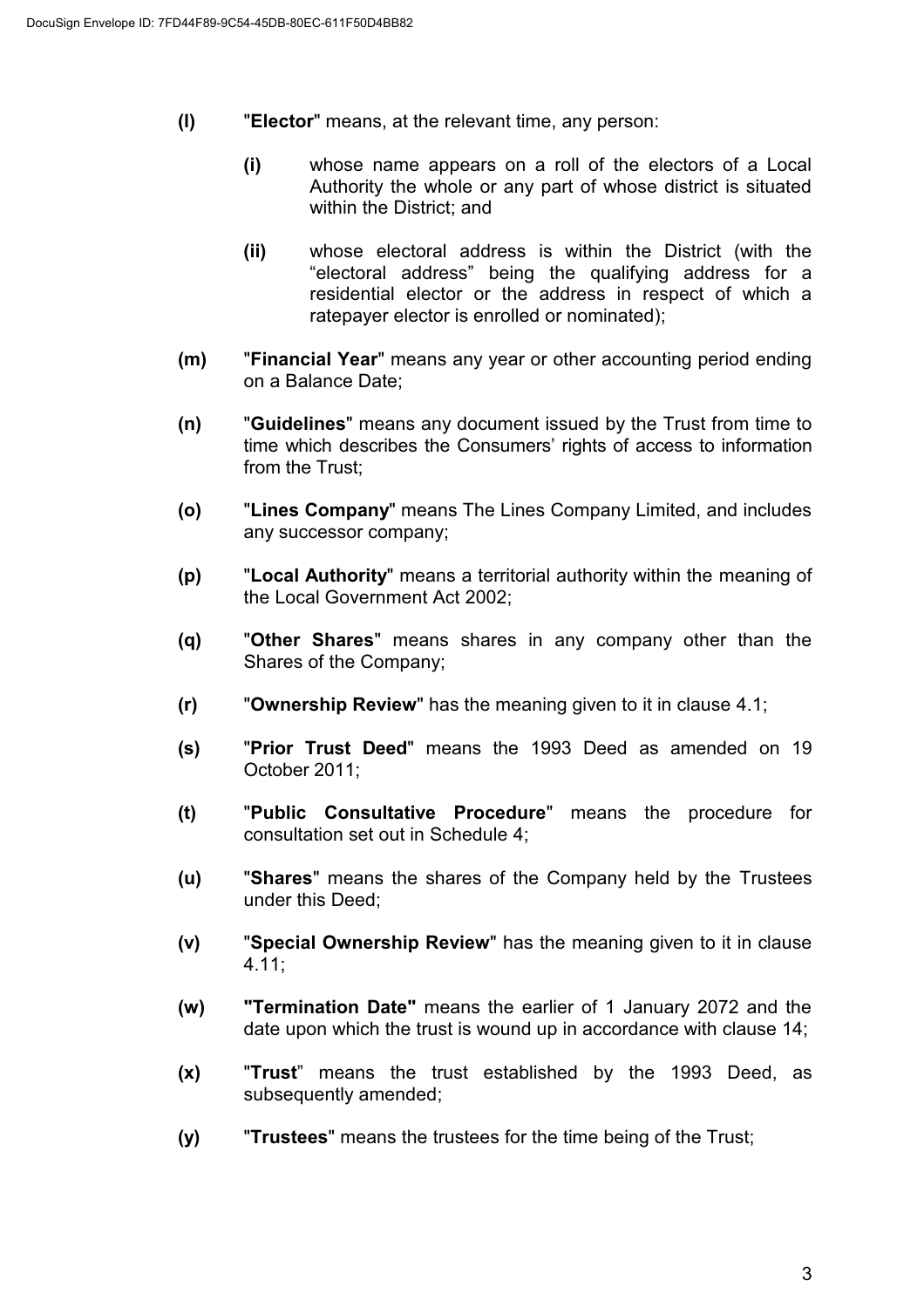- **(z)** "**Trust Fund**" means all the funds of the Trust described as the "Trust Fund" in clause 2.2, and includes all capital and income for the time being held by the Trustees of the Trust;
- **(aa)** "**Trusts Act**" means the Trusts Act 2019;
- **(bb)** "**Working Day**" means any day excluding Saturdays, Sundays and statutory public holidays in New Zealand and the District; and
- **(cc)** "**1993 Deed**" means the Deed dated 18 June 1993.
- **1.2 Interpretation:** In this Deed, unless the context otherwise requires:
	- **(a) Defined Expressions:** expressions defined in the main body of this Deed have the defined meaning throughout this Deed, including the background;
	- **(b) Gender:** references to one gender include the other genders;
	- **(c) Headings:** section, clause and other headings are for ease of reference only and will not form any part of the context or affect this Deed's interpretation;
	- **(d) Parties:** references to parties are references to parties to this Deed;
	- **(e) Persons:** references to persons include references to individuals, companies, corporations, partnerships, firms, joint ventures, associations, trusts, organisations, governmental or other regulatory bodies or authorities or other entities in each case whether or not having separate legal personality;
	- **(f) Plural and Singular:** references to the singular include the plural and vice versa;
	- **(g) Clauses/Schedules:** references to clauses and schedules are references to clauses in, and schedules to this Deed. Each such schedule forms part of this Deed;
	- **(h) Statutory Provisions:** references to any statutory provision are to statutory provisions in force in New Zealand and include any statutory provision which amends or replaces it, and any by-law, regulation, order, statutory instrument, determination or subordinate legislation made under it;
	- **(i) Negative Obligations:** any obligation not to do anything includes an obligation not to suffer, permit or cause that thing to be done;
	- **(j) Inclusive Expressions:** the term includes or including (or any similar expression) is deemed to be followed by the words "without limitation"; and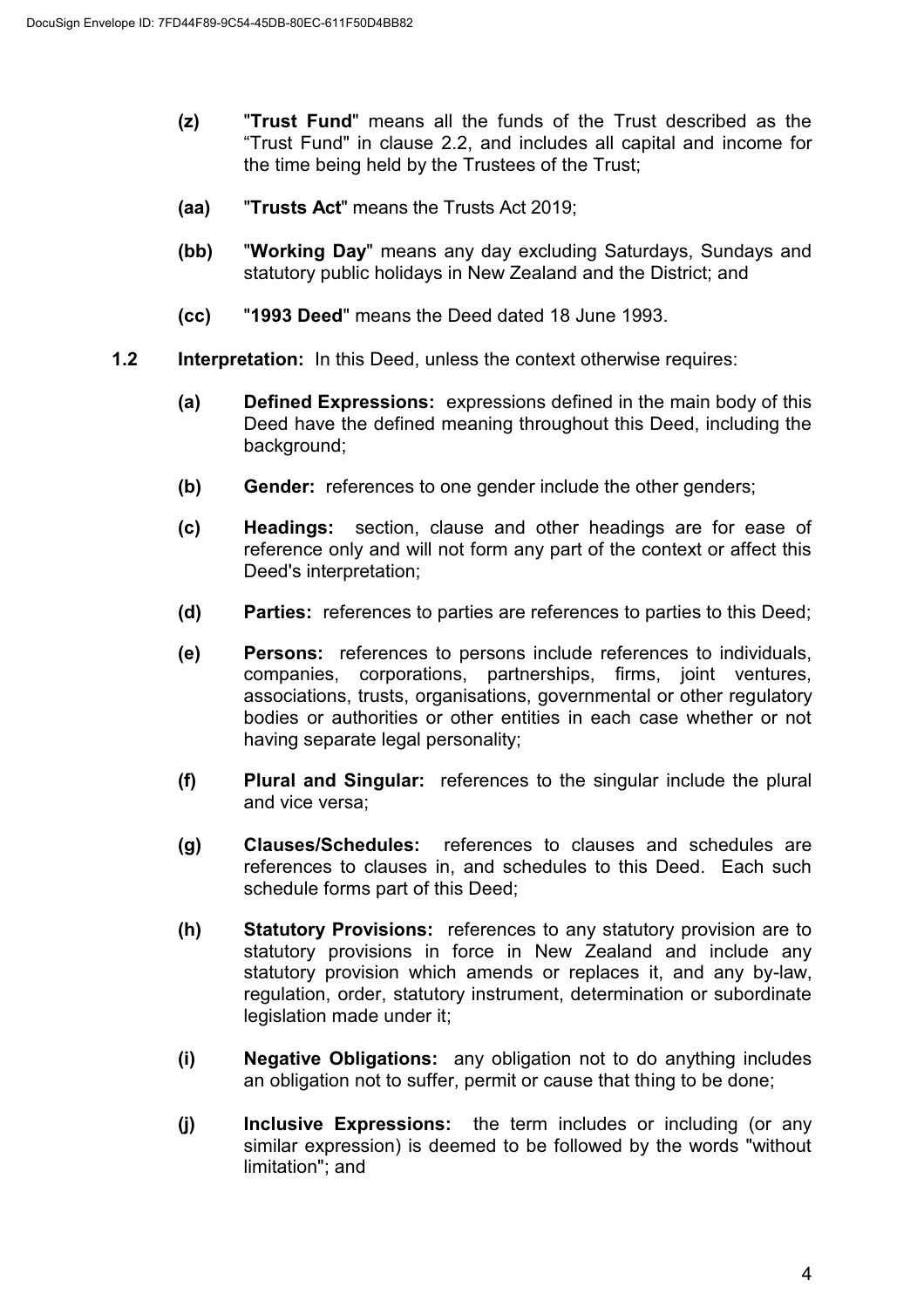- **(k) Definitions in Act:** words, terms or expressions which are defined in the Act but are not defined in this Deed will have the meaning attributed to them in the Act.
- **1.3 Perpetuity Period:** For the purposes of the Perpetuities Act 1964 the perpetuity period applicable to this Deed shall be the period from the date of execution hereof until the first anniversary of the Termination Date.

#### **2. NAME AND DECLARATION OF TRUST**

- **2.1 Name:** The name of the Trust is the **KING COUNTRY TRUST**. The name of the Trust may be changed from time to time by resolution of the Trustees that has received unanimous affirmative vote of all the Trustees.
- **2.2 Fund Held on Trust**: The Trust Fund consists of:
	- **(a) Assets:** the assets for the time being held for the purposes of the Trust, including, at the date of this Deed, the Shares;
	- **(b) Income:** income of the Trust from any source and any donations, bequests or other gifts, funds, investments, policies, money or property received for the Trust by way of addition or accretion or otherwise; and
	- **(c) Other:** any other property of any nature coming in to the hands of the Trustees for the purposes of the Trust,

(together the **Trust Fund**).

**2.3 Control of the Trust Fund:** The Trust Fund must be held on trust by or on behalf of the Trustees for the purposes of the Trust and must be administered by the Trustees in accordance with this Deed.

#### **3. OBJECTS**

This Trust has been established to enable the Trustees:

- **3.1 Receive the Shares:** to receive the Shares when the Trust was established;
- **3.2 Additional Shares in Company:** to acquire additional Shares, at their discretion;
- **3.3 Retain or Dispose of Shares in Company:** to retain the Shares until there is a decision to dispose of all or any of the Shares under clause 4, clause 9.9 or any other power of the Trustees;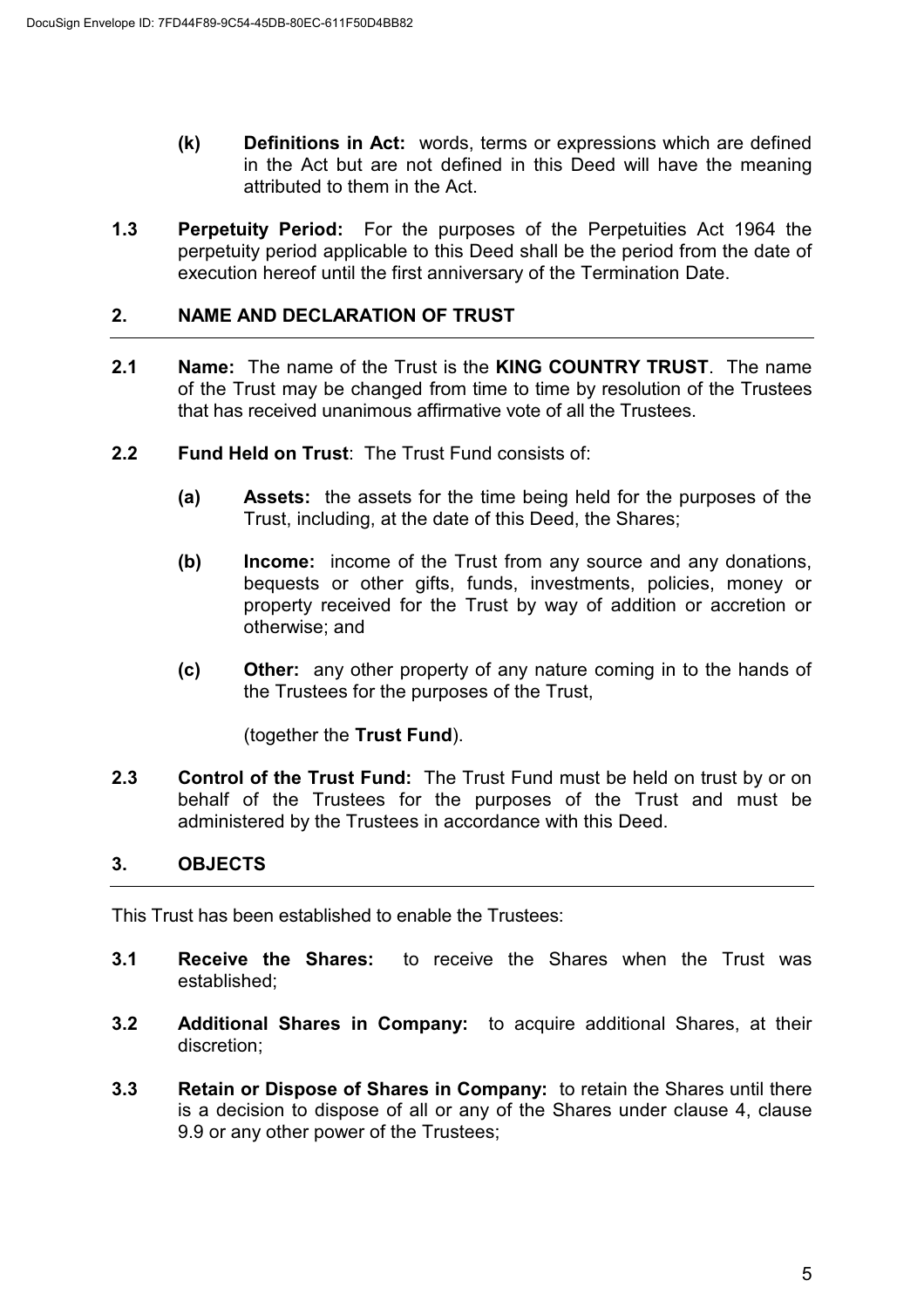- **3.4 Hold Proceeds of Sale:** to hold the proceeds of any sale of Shares in the Trust Fund in accordance with clause 6.1;
- **3.5 Dividends:** to receive the Dividends and any other income and to distribute or retain such income to or for the benefit of the Consumers in accordance with clause 5;
- **3.6 Apply Capital on Termination:** following the Termination Date, to retain for the time being or distribute the capital of the Trust in accordance with clause 6.2;
- **3.7 Facilitate Company Objectives:** encourage and facilitate the Company in meeting its objective of being a successful business by optimising the Company's return on its assets, and to distribute to the Consumers in their capacity as owners, the benefits of ownership of the Shares;
- **3.8 Best Interests of the Beneficiaries:** to take any action which, in the opinion of the Trustees, is in best interests of the Consumers until the Termination Date and the Default Beneficiaries from the Termination Date; and
- **3.9 Make other investments:** to purchase and/or hold and/or dispose of Other Shares and investments.

# **4. REVIEW**

- **4.1 Review:** Within 36 months of the date of the 1993 Deed, and when otherwise required under clause 4.10 or clause 4.11, the Trustees must prepare a report considering proposals and available options for the future ownership of the Shares (**Ownership Review**).
- **4.2 Ownership Review Requirements:** The Ownership Review must contain the following detail:
	- **(a) Performance Analysis:** an analysis of the performance of the Trust to the date of the Ownership Review, together with a discussion of the advantages and disadvantages of trust ownership;
	- **(b) Ownership Analysis:** an analysis of the various ownership options considered including without limitation, a Share distribution to Consumers or Default Beneficiaries, a sale of Shares to the public, a sale of Shares to institutional investors and retention by the Trust;
	- **(c) Comparison:** a comparison of the performance by the Company with the performance of other similar energy companies covered by the Energy Companies Act 1992 and subsequent legislation;
	- **(d) Conclusions:** the conclusions of the Trustees as to the most appropriate form of ownership together with an indication of whether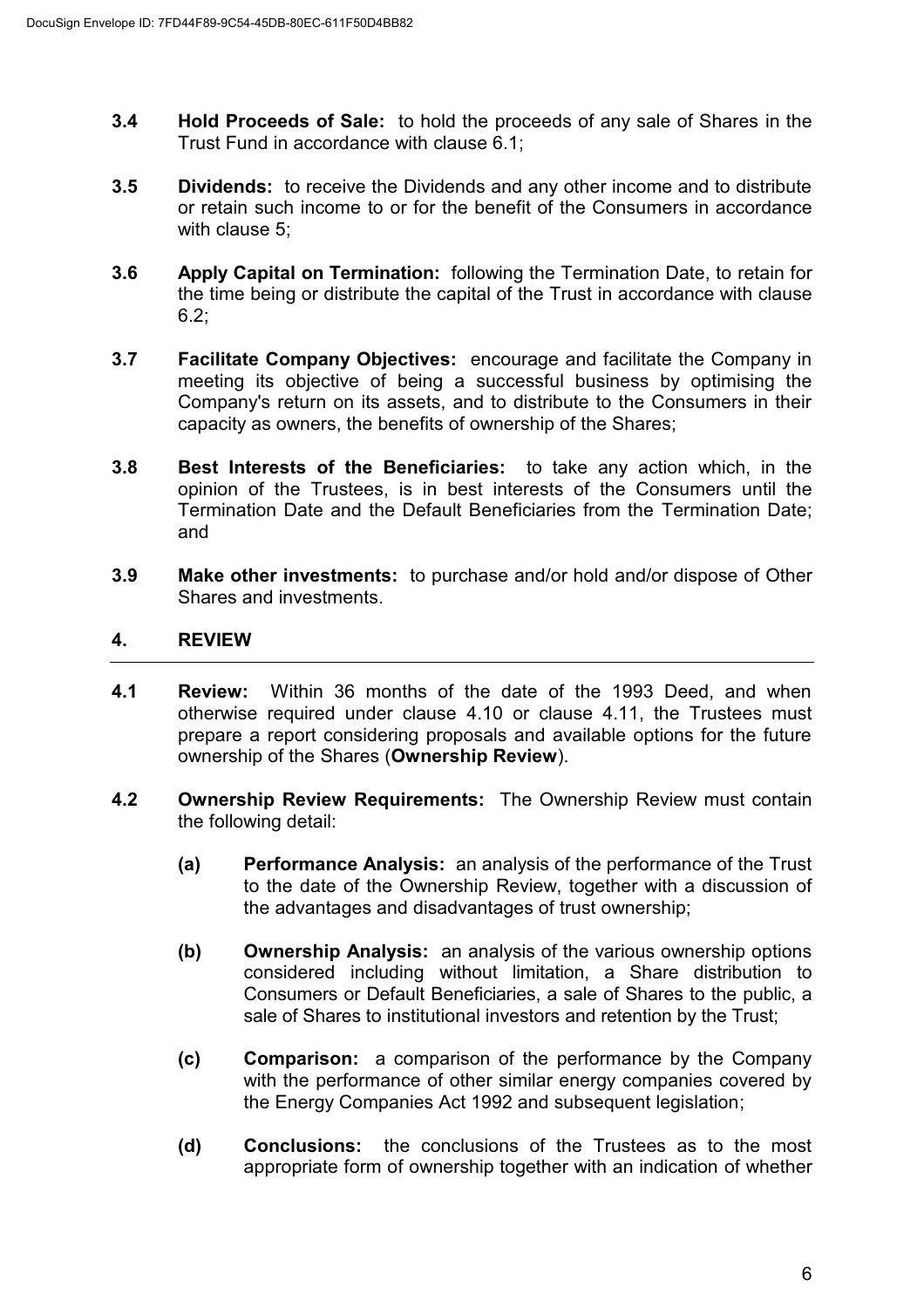the conclusions are unanimous. If the decision is not unanimous, a summary of the conclusions of the dissenting Trustees must be included;

- **(e) Distribution Plan:** the matters contained in clause 4.7, if a distribution of Shares is recommended;
- **(f) Summary of Professional Advice:** a summary of the professional advice obtained in respect of the preparation of the Ownership Review; and
- **(g) Public Views:** a statement as to whether or not the Trustees have had regard to any views expressed by the public with respect to ownership.
- **4.3 Public Consultative Procedure:** The Trustees must, in respect of the Ownership Review, and no later than one month after the date of the Ownership Review, implement the Public Consultative Procedure.
- **4.4 Completion of Public Consultative Procedure:** Following completion of the Public Consultative Procedure, and in any event not later than six months after the Ownership Review is complete, the Trustees must, taking due account of the views expressed, decide whether to:
	- **(a) Retention:** retain the Shares in the Trust; or
	- **(b) Partial Retention:** dispose of a portion of the Shares and retain the remainder in the Trust; or
	- **(c) Disposal:** dispose of all of the Shares.
- **4.5 Notification of Retention:** to be retained by the Trust, the Trustees must notify the public in accordance with clause 12.
- **4.6 Distribution Plan:** If all or part of the Shares are to be distributed, the Trustees must also prepare a distribution plan (**Distribution Plan**).
- **4.7 Distribution Plan Requirements:** The Distribution Plan must contain the following details:
	- **(a) Recipients:** who all or part of the Shares will be distributed to; and
	- **(b) Time Frame:** the time and manner in which the Shares are to be distributed; and
	- **(c) Consideration:** whether the Shares are to be distributed to consumers without consideration, at a concessionary consideration to consumers or for proper consideration.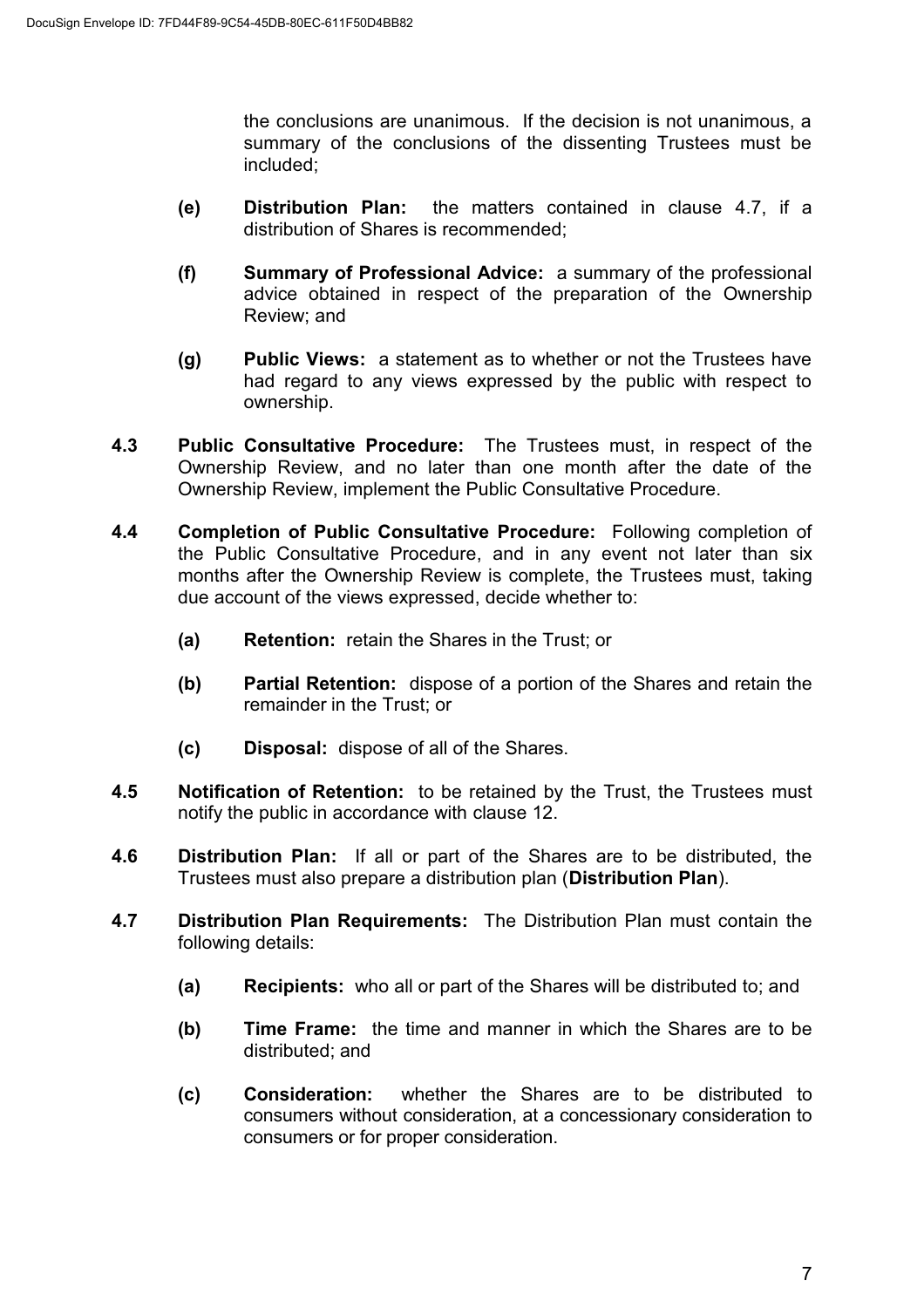- **4.8 Notification of Distribution Plan:** The Distribution Plan must be notified to the public in accordance with clause 12. Following notification, the Trustees will be obliged to comply with the requirements of, and ensure that the Distribution Plan is implemented unless the Trustees are unable to do so as a result of matters beyond the reasonable control of the Trustees.
- **4.9 Update the Investment Policy:** The Trustees must review the Trust's investment policy statement in conjunction with the Ownership Review and may do so more frequently, and update it within a reasonable time of the completion of the applicable processes in clauses 4.1 to 4.8, if appropriate.
- **4.10 Ongoing Review:** The Trustees must carry out a review in accordance with clause 4 at no more than five year intervals until the Termination Date, with the second review commencing five years after the completion of the first review.
- **4.11 Special Review:** The Trustees may requisition a special review of the ownership of all or part of the Trust Fund at any time that they consider that such a review is warranted (**Special Ownership Review**). If a Special Ownership Review is requisitioned under this clause, the Trustees shall carry out the review in accordance with the processes in clauses 4.1 to 4.8.

# **5. INCOME**

The Trustees have the following powers in relation to the income of the Trust Fund, and will hold the income of the Trust Fund on the terms of this clause 5, after payment of the cost of administering the Trust, including remuneration and allowances payable to Trustees under the schedules:

- **5.1 Pay or Apply:** the Trustees may subject to clause 5.2 pay, apply or appropriate the whole or any part of the current net annual income derived by or credited to the Trust Fund in any Financial Year to or for or otherwise howsoever for the benefit of the Consumers or such one or more of them to the exclusion of the others or other of them in such manner and in such shares and proportions as the Trustees in their absolute and unfettered discretion shall consider proper;
- **5.2 Retain Dividends:** the Trustees may retain any Dividends and any other income received, for such period as they consider to be proper prior to payment or application in accordance with clause 5.1;
- **5.3 No Obligations After Payment of Income:** all the Consumers to whom any income is paid or applied by the Trustees under clause 5.1, will, from the date of such payment or application, take an absolute and indefeasibly vested interest in the income and the Trustees will have no further obligations with respect to that income;
- **5.4 No Effect on Capital:** clauses 5.1 to 5.3 (inclusive) will not operate to vest any part of the capital of the Trust Fund in any of the Consumers;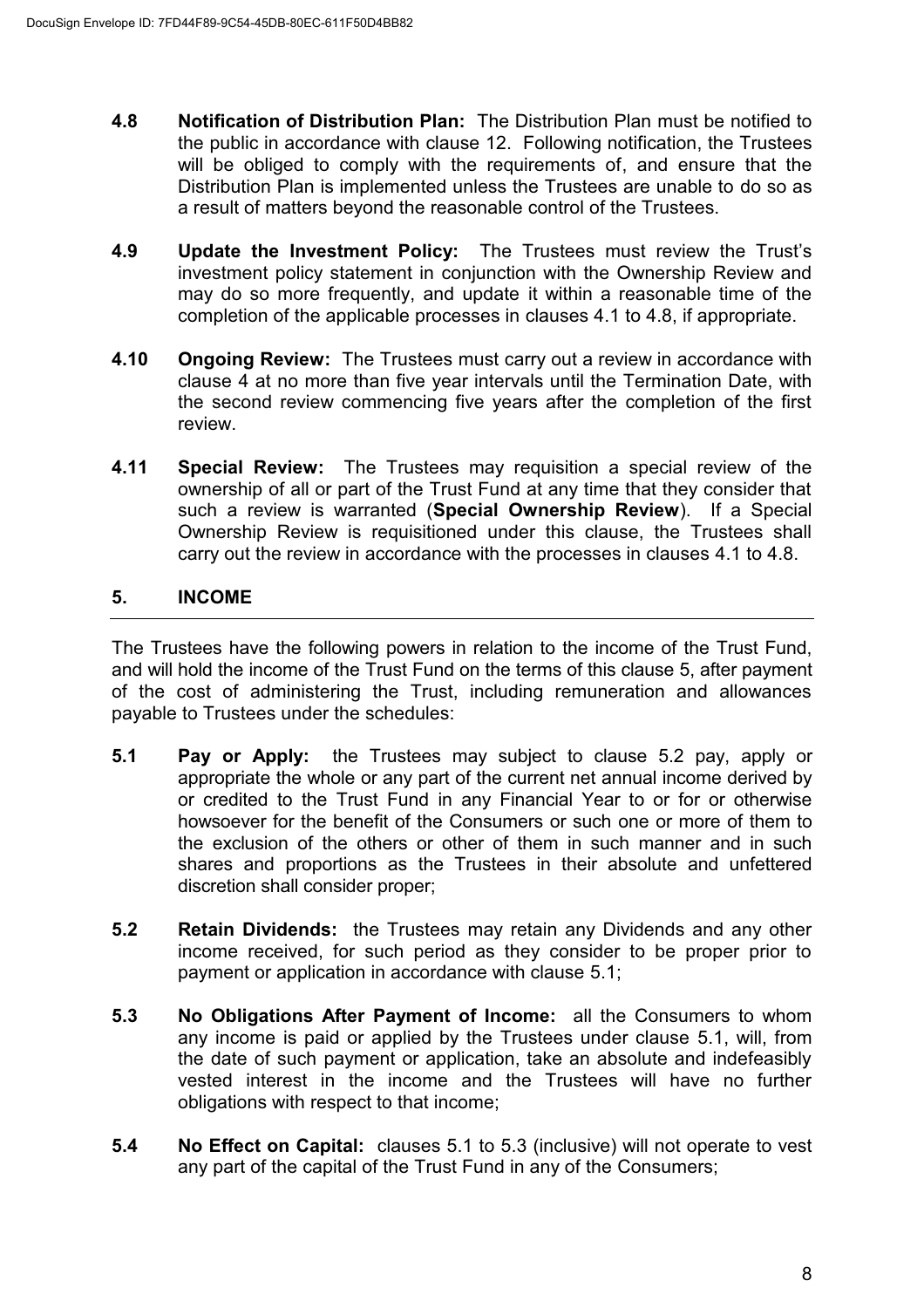- **5.5 Accumulation:** subject to clauses 5.1 to 5.3 (inclusive), any income not paid or applied under clause 5.1 in any Financial Year, will be accumulated and:
	- **(a) Added to Capital:** added to and form part of the capital of the Trust Fund; and
	- **(b) Subject to Terms of Trust:** be held subject to the terms of this Deed in respect of the capital of the Trust Fund;
- **5.6 Trustee as Consumer:** each Trustee in their capacity as a Consumer will, notwithstanding any other provision of this Deed or any applicable rule of law or equity, be entitled to receive any benefits as a Consumer which may be distributed to the Consumers in accordance with this Deed;
- **5.7 Unclaimed Payments:** all payments made to Consumers unclaimed for one year having been sent to any Consumer may be invested or made use of by the Trustees for the benefit of the Trust Fund. The Trustees will be entitled to:
	- **(a) Mingle:** mingle the amounts of any unclaimed payment with other money forming part of the Trust Fund; and
	- **(b) Credit:** credit any income arising in any Financial Year from the investment of such unclaimed payments to the Trust Fund; and
- **5.8 Unclaimed Benefits:** the Trustees must exercise reasonable diligence in tracing the Consumers entitled to payments, but in the event of the Trustees being unsuccessful, any moneys payable which are not claimed within six years after the date on which they become due, will revert to the Trust Fund.

# **6. CAPITAL**

- **6.1 Prior to Termination Date:** The capital of the Trust Fund will:
	- **(a) Benefit of Consumers:** be held by the Trustees upon trust to pay or apply the capital of the Trust Fund, on or before the Termination Date, for the benefit of the Consumers; or
	- **(b) Benefit of Company:** to the extent that the Shares or the Other Shares are sold in order to raise funds for the Company, for the benefit of the Company, in any way and in any shares which the Trustees consider proper in their discretion.
- **6.2 Termination Date:** From and after the Termination Date, the Trustees will hold the capital and the income of the Trust Fund on trust to pay or apply for the benefit of the Consumers in any way and in any shares which the Trustees consider proper in their discretion, provided that if the Trustees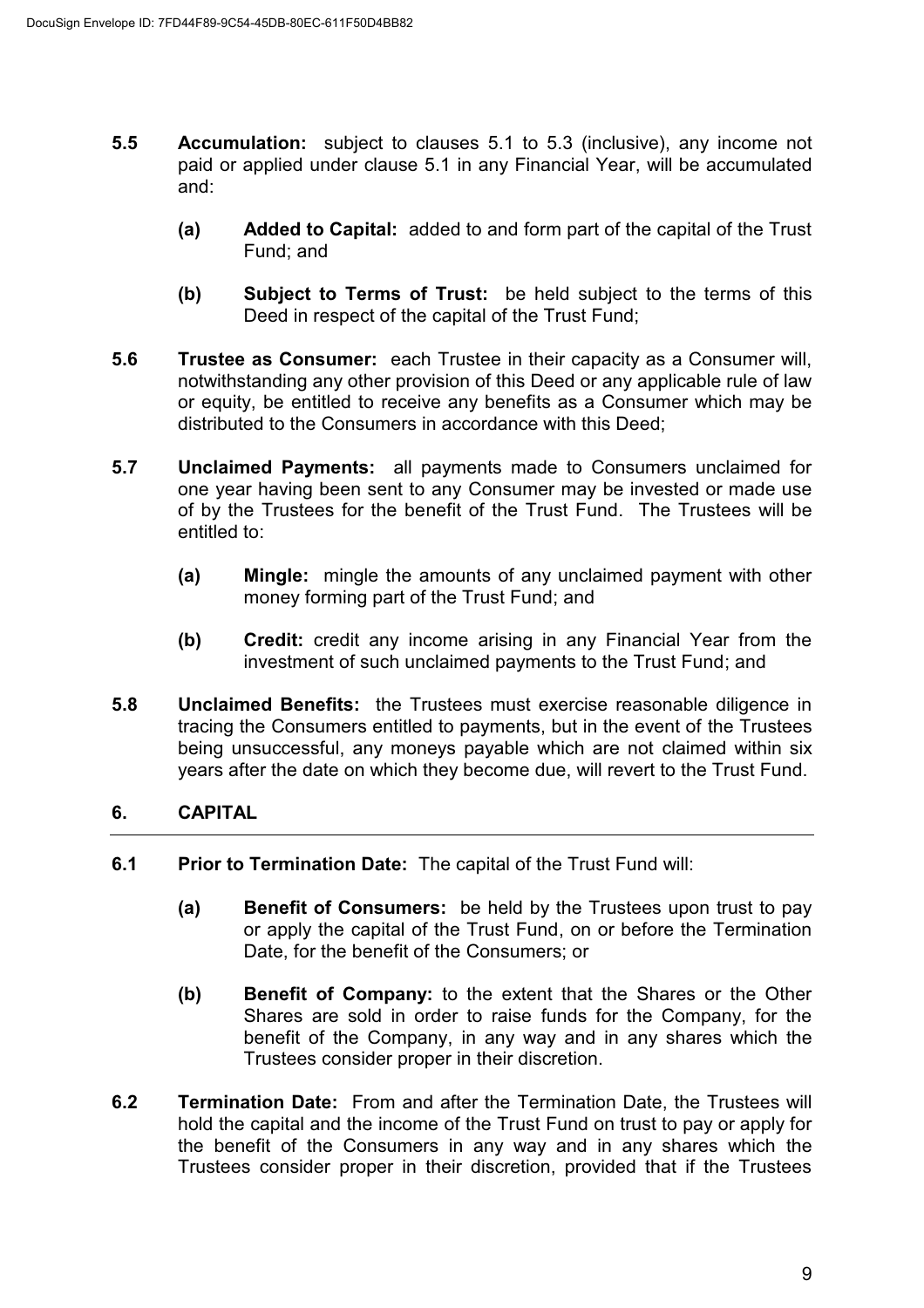have not so paid or applied any or all of the Trust Fund on the day before the first anniversary of the Termination Date, the amount remaining will be paid in equal shares to the Default Beneficiaries as at the first anniversary of the Termination Date.

# **7. TERM OF OFFICE, REMUNERATION AND PROCEEDINGS OF TRUSTEES**

- **7.1 Schedule 1:** The rules set out in Schedule 1 govern the terms of office of the Trustees (including the appointment and election and cessation of office of the Trustees).
- **7.2 Schedule 2:** The rules set out in Schedule 2 govern the remuneration and expenses of the Trustees.
- **7.3 Schedule 3:** The rules set out in Schedule 3 govern the meetings and proceedings of the Trustees and associated matters.

# **8. GENERAL POWERS**

**8.1 General Powers:** The Trustees may exercise all the powers and discretions conferred by this Deed in addition to, and not in any way limited or restricted by the powers, authorities and discretions conferred on the Trustees generally by the Trusts Act (except where otherwise specified in this Deed).

#### **9. SPECIFIC POWERS**

Without limiting clause 8, the Trustees will have, either alone or together with any other person or persons, the following specific powers in relation to the Trust:

- **9.1 To Appoint Directors:** to appoint directors of the Company in the manner provided by the Constitution of the Company;
- **9.2 To Appoint Secretary:** to appoint and pay any person, who is not a Trustee, as secretary of the Trust and to remove such person and appoint replacement secretaries as they think fit;
- **9.3 To Employ:** subject to sections 67 to 73 of the Trusts Act, to employ and pay any person, firm, company or corporation to do any act relating to the Trust, including the receipt and payment of money without being liable for loss incurred;
- **9.4 To Appoint Custodian Trustee:** to exercise the powers conferred by section 67 of the Trusts Act to appoint any corporation to be a custodian trustee of the Trust Fund;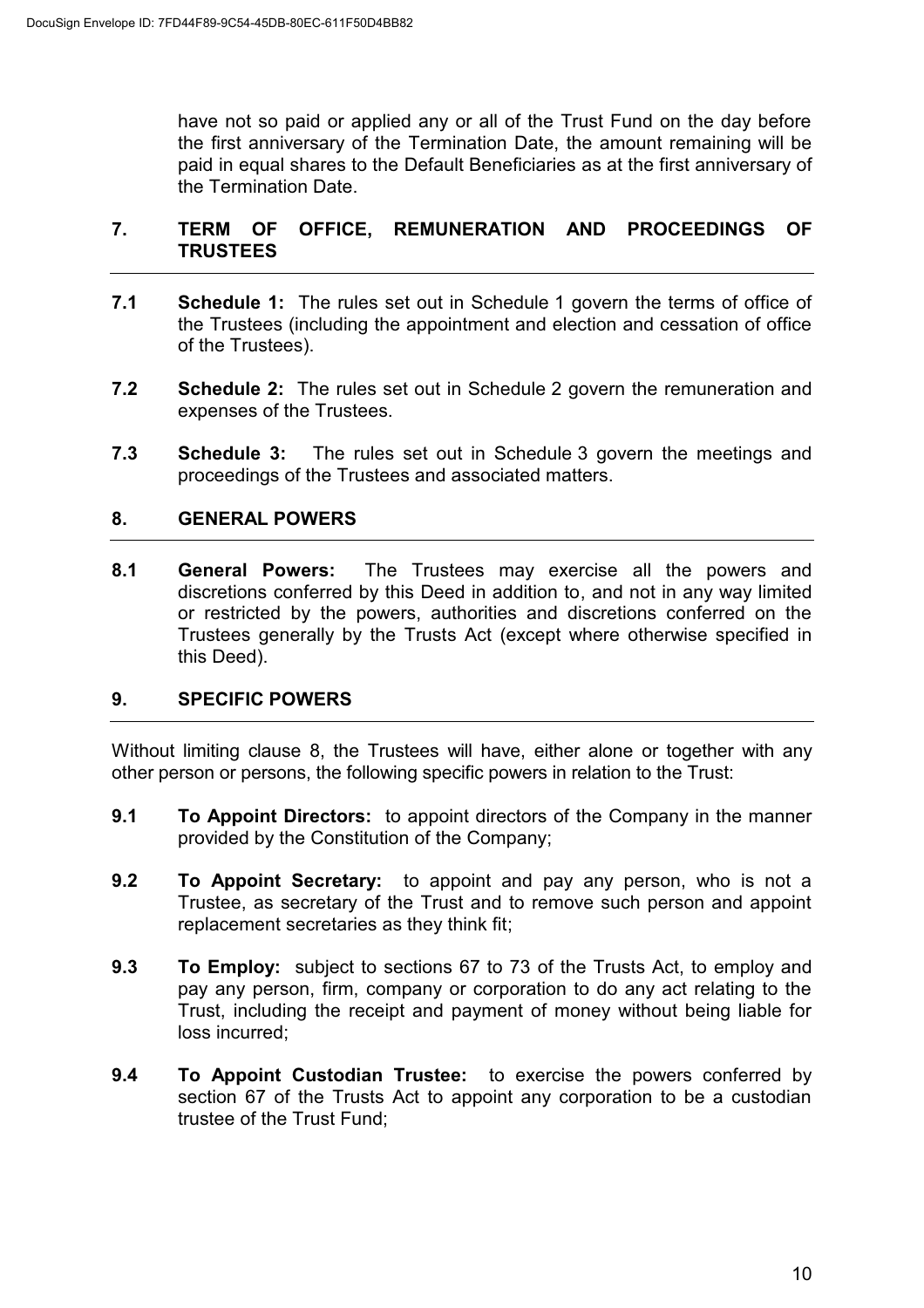- **9.5 To Invest:** to invest or reinvest, in any form of investment authorised by this Deed or by law, all or any part of the Trust Fund, whether income or capital, not immediately required for the purposes of the Trust;
- **9.6 Bank Accounts:** to open an account or accounts at any time in the name of the Trust at any Bank (and to overdraw any such account with or without giving any security). Cheques, withdrawals and authorities must be signed or endorsed, as the case may be, by any person or persons (including in all instances at least one Trustee) who the Trustees from time to time authorise in writing;

# **9.7 Capital, Income and Blended Funds:** to:

- **(a) Income or Capital:** determine whether any money for the purposes of this Deed is to be considered as income or capital;
- **(b) Expenses:** determine what expenses should be paid out of income and capital respectively; and
- **(c) Apportion:** apportion payments,

and every such determination or apportionment will be final and binding on all persons beneficially interested in the Trust Fund and income of the Trust;

- **9.8 Shareholders Powers:** subject to the provisions of this Deed, to exercise, as the Trustees in their absolute discretion think fit, all the voting powers attaching to any Shares and Other Shares forming part of the Trust Fund;
- **9.9 Reorganisation, Reconstruction, Merger:** to consider any recommendations made by the directors of the Company on any proposal relating to:
	- **(a) Reorganisation:** any reconstruction, amalgamation or merger of the Company; or
	- **(b) Modification to Rights:** any modification or reduction of the rights of the Trustees as shareholders; or
	- **(c) Other Dealings:** subject to clause 9.10, other dealings with the Shares,

and after giving due consideration to the recommendations of the directors of the Company, to make a decision in respect of any such proposal as the Trustees may consider will be for the benefit of or in the interests of the Trust Fund;

**9.10 Increase in Capital:** to consider any recommendations made by the directors of the Company on any proposal to increase the capital of the Company;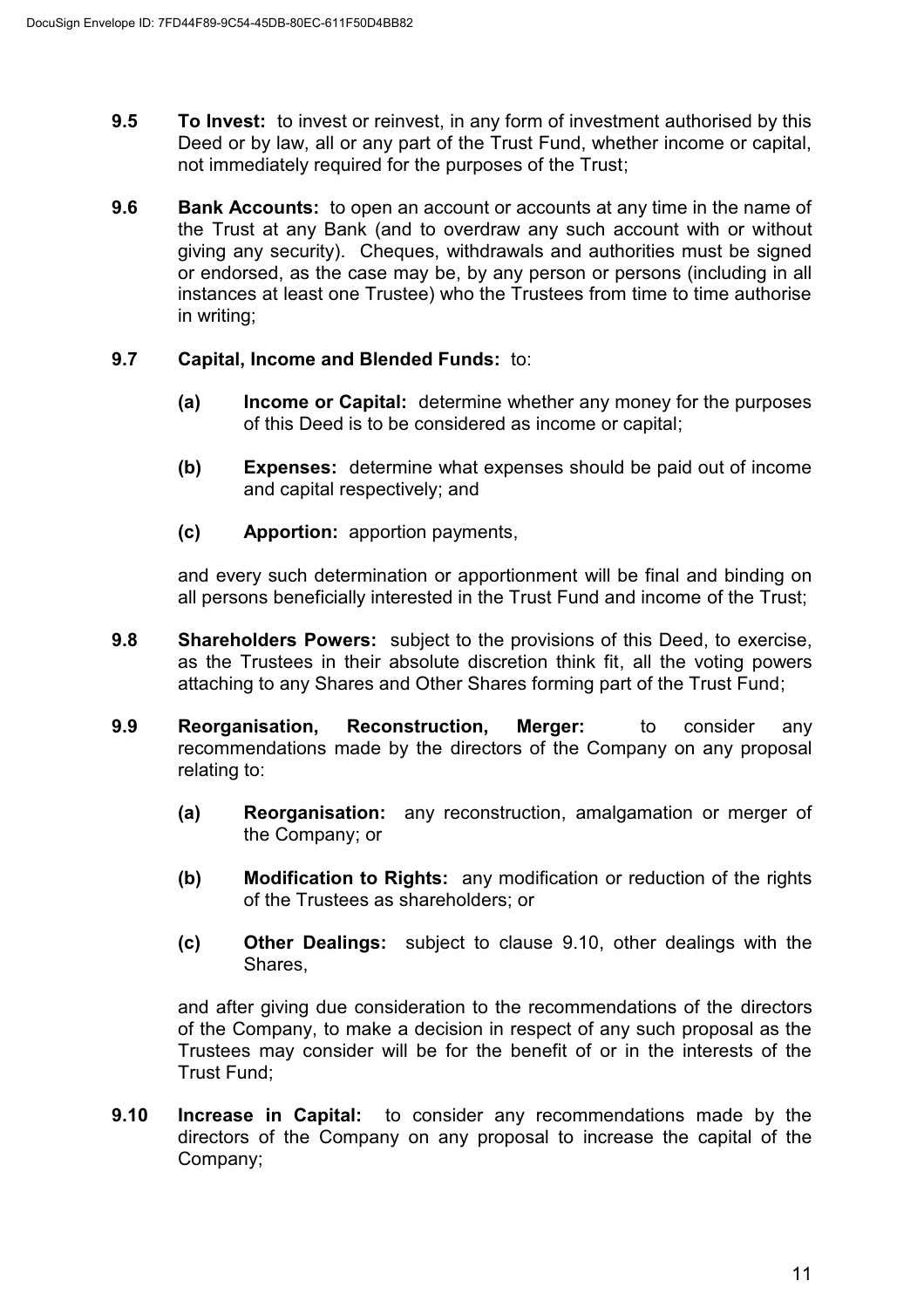- **9.11 Determining Questions:** to determine all questions and matters of doubt which may arise in the course of the Trusteeship of this Trust;
- **9.12** Property: to acquire, sell, call in or convert any real or personal property in such manner and subject to such terms and conditions as the Trustees think fit;
- **9.13 Maintain Property:** to maintain, manage, repair, improve and develop any real or personal property which, or an interest in, forms part of the Trust Fund in such manner as the Trustees think fit;
- **9.14 To Borrow:** to borrow moneys on such terms and on such conditions and for such purpose as the Trustees think fit;
- **9.15 Appoint Delegate/Attorney:** subject to sections 67 to 73 of the Trusts Act, at any time and for any period, to appoint another person as a delegate or an attorney of all or any of the Trustees, anywhere in the world for all or any of the purposes of the Trust;
- **9.16 Advice of Counsel:** to take and act upon the opinion of any solicitor or barrister of the High Court of New Zealand of not less than seven (7) years' standing (**Advice**). This Advice may be in relation to the interpretation of this Deed, any other document or any statute, as to the administration of the Trust, without being liable to any person who may claim to be beneficially interested in respect of any act done in accordance with the Advice. Nothing in this clause prohibits the Trustees from applying to the Court should the Trustees think fit; and
- **9.17 General:** to do any other acts and things as the Trustees may in their absolute discretion consider incidental or conclusive to the attainment of the general purpose of the Trust.

#### **10. INVESTMENT**

- **10.1 Investment Types:** The Trustees may invest all or any of the Trust Fund held by them under this Deed, in all or any of the following investments:
	- **(a) Shares:** Shares or other equity securities or debt securities of the Company and Other Shares;
	- **(b) Government Investment:** the stock, funds or other securities of the New Zealand Government;
	- **(c) Bank Deposits:** interest bearing deposit accounts with any Bank; and
	- **(d) Other:** any other investments the Trustees think proper or expedient,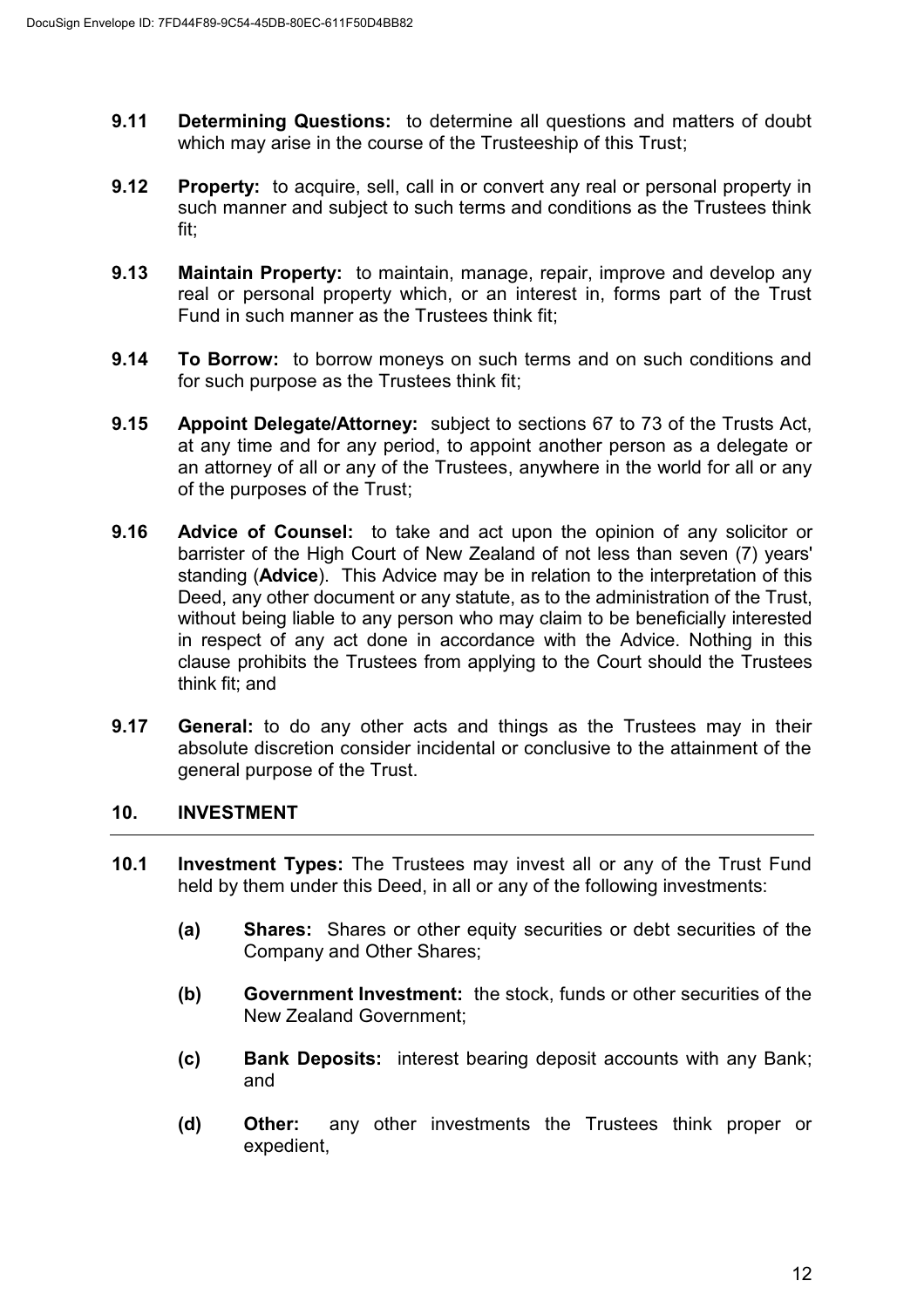in accordance with any statement of investment policy adopted by the Trustees from time to time.

- **10.2 Funds not Invested:** The Trustees may hold all or any part of the Trust Fund uninvested in accordance with clause 10.1 for any period or periods for the purpose of:
	- **(a) Sufficient Funds:** accumulating sufficient funds for the purposes of investment; or
	- **(b) Debts:** holding sufficient funds to meet payments as they fall due.
- **10.3 Exception:** Despite:
	- **(a) Trusts Act 2019:** the provisions of section 30 of the Trusts Act; and
	- **(b) Professional Trustees:** the likelihood that the Trustees will from time to time include persons whose profession, employment, or business is or includes acting as a trustee or investing money on behalf of others,

the care, diligence and skill to be exercised by the Trustees in exercising any power of investment will not be that required by section 30 of the Trusts Act but will at all times be the care, diligence and skill that a prudent person of business would exercise in managing the affairs of others.

- **10.4 No Diversification:** Notwithstanding anything in this Deed, no Trustee will be liable for any breach of trust in respect of any duty to exercise the care, diligence and skill:
	- **(a) Prudent Person of Business:** that a prudent person of business would exercise in managing the affairs of others; or
	- **(b) Professional Trustee:** that a prudent person engaged in a profession, employment or business that is or includes acting as a trustee or investing money on behalf of others would exercise in managing the affairs of others,

merely because the investments of the Trust Fund are not diversified.

#### **11. TRUSTEE OBLIGATIONS**

The Trustees:

**11.1 Act as a Diligent Shareholder:** must act as a diligent shareholder of the Company and in particular, monitor the performance of the directors of the Company and exercise the rights of shareholders for the benefit of the Trust Fund and with due regard to the objective of the Company to be a successful business, while Shares are held;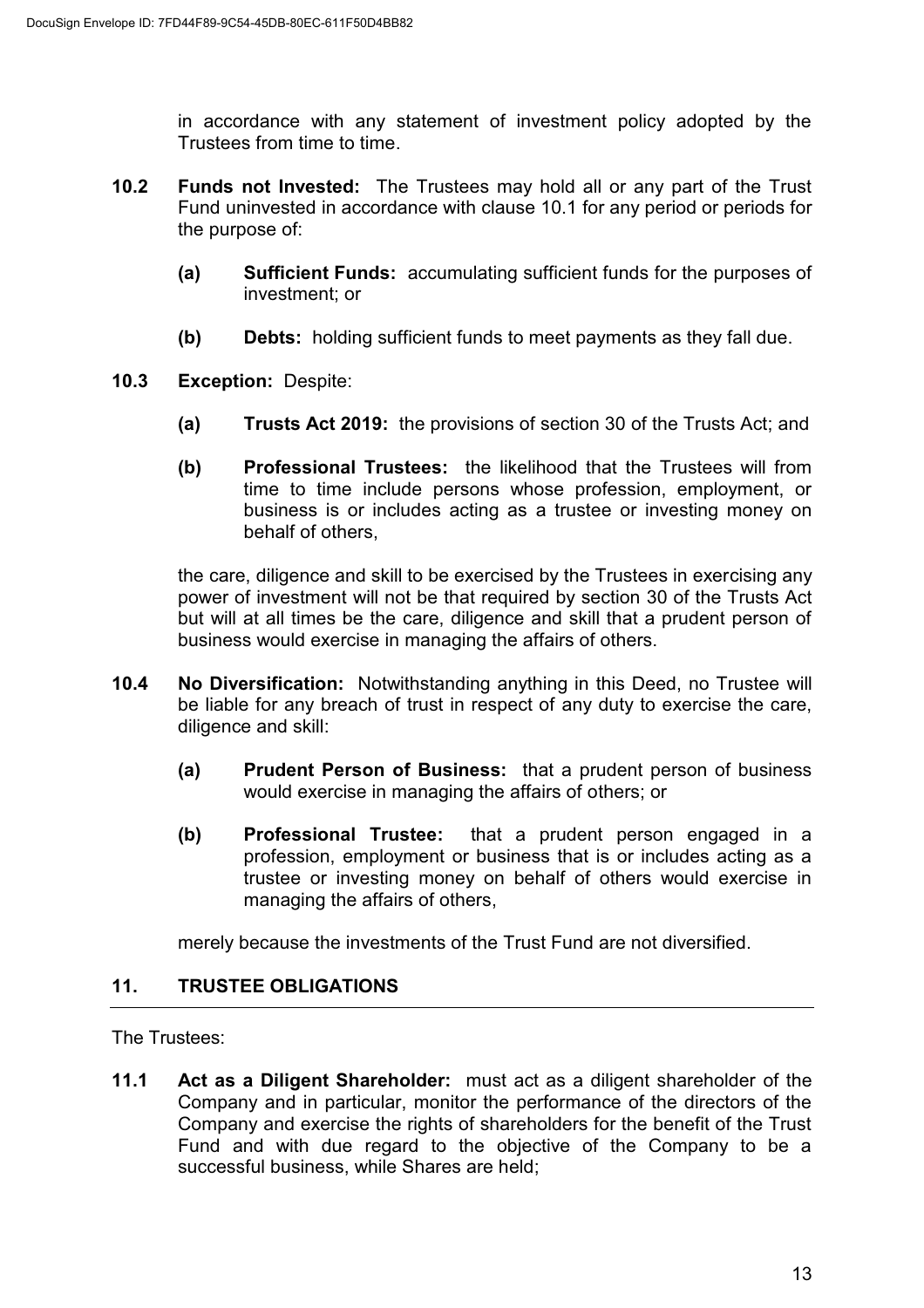- **11.2 Accounts of Financial Transactions:** must, ensure that full and correct accounts of all financial transactions of the Trust and its assets and liabilities and funds are kept;
- **11.3 Annual Meeting of Consumers:** must, in each Financial Year, hold an annual meeting of Consumers (**Annual Meeting of Consumers**). At the Annual Meeting of Consumers:
	- **(a) Auditor:** the Consumers must appoint an auditor to hold office from the conclusion of that Annual Meeting of Consumers until the conclusion of the next Annual Meeting of Consumers. The auditor must:
		- **(i) Qualified:** be a qualified auditor (within the meaning of section 35 of the Financial Reporting Act 2013) and, in selecting an auditor, the Consumers may seek the advice of the Auditor-General; and
		- **(ii) Independent:** not be a Trustee, director, employee, or agent of the Trust or of the Company or otherwise disqualified from being an auditor under section 36(4)(b) and (d) of the Financial Reporting Act 2013;
	- **(b) Operation of Trust:** the Trustees will report on the operation of the Trust during the previous Financial Year; and
	- **(c) Financial Statements:** the Trustees will report on the Financial Statements of the Trust for that Financial Year;

#### **11.4 Procedures for Annual Meeting of Consumers:**

- **(a) Notice of Annual Meeting of Consumers:** must give no less than 14 days' notice of the Annual Meeting of Consumers in the news section of two separate editions of each a newspaper that is widely read by the Consumers of the holding of such a meeting;
- **(b) Votes:** must ensure that each Consumer has one vote at the Annual Meeting of Consumers;
- **(c) Quorum:** must ensure that the quorum for the Annual Meeting of Consumers is 20 Consumers;
- **(d) No Business Without Quorum:** must ensure that no business may be transacted at the Annual Meeting of Consumers if a quorum is not present; and
- **(e) Permitted Guests:** may permit guests to attend the Annual Meeting of Consumers, who will not have voting rights;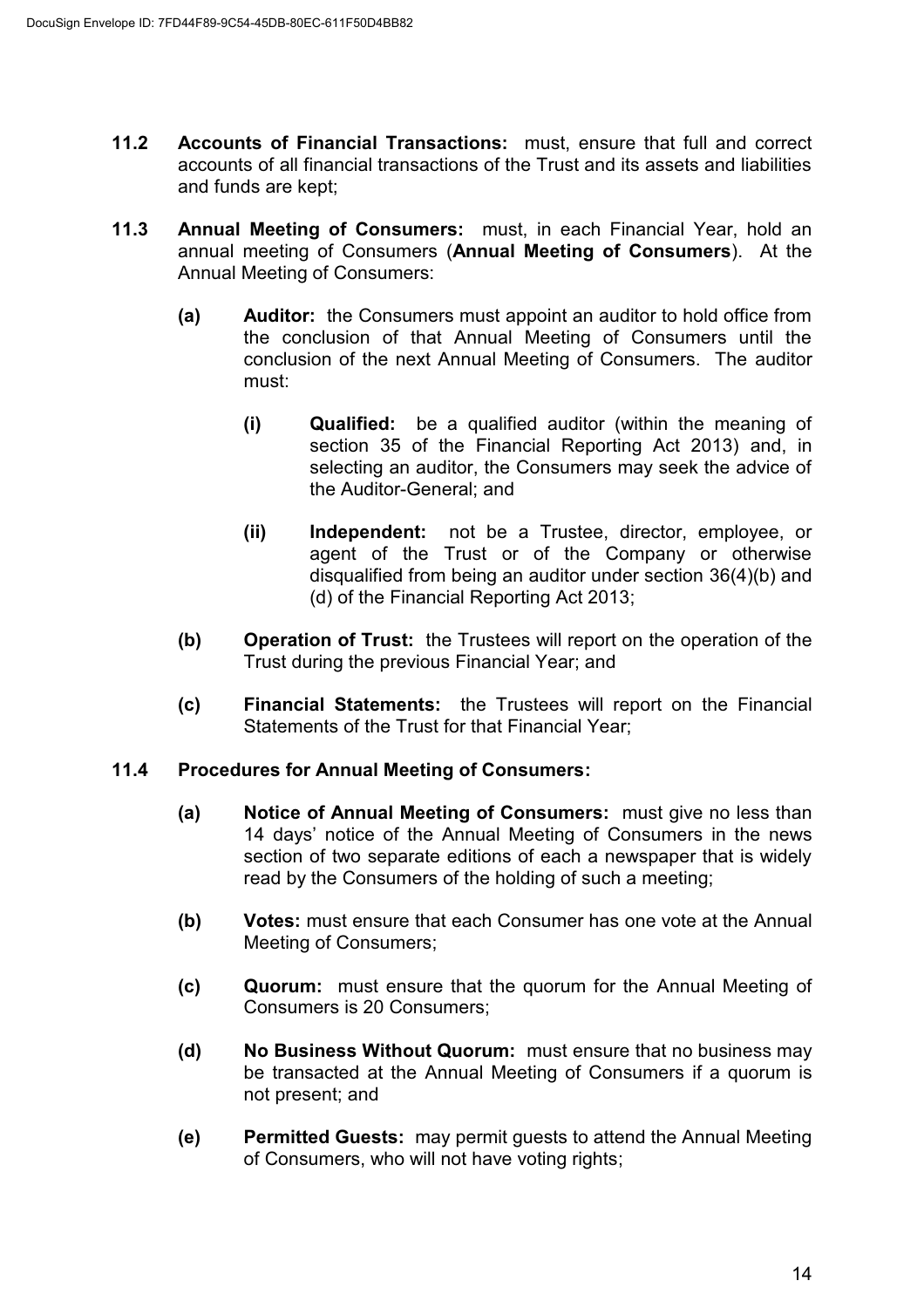- **11.5 Financial Statements:** must, within 4 months after the end of each Financial Year:
	- **(a) Prepare Financial Statements:** prepare financial statements in accordance with generally accepted accounting practice (within the meaning of section 8 of the Financial Reporting Act 2013) in relation to the Trust for that Financial Year. The names of persons and organisations that distributions of income have been made to and the amounts distributed must be recorded in the records held at the office of the Trust;
	- **(b)** Audit: submit those financial statements to an auditor for audit;
	- **(c) Publication:** make those audited financial statements and the auditor's report on those financial statements publically available in accordance with section 100 of the Electricity Industry Act 2010;
	- **(d) Availability to Public:** make the documents referred to in clause 11.5(c) available to the public by making copies of them available:
		- **(i) Trust's Office:** for inspection at every office of the Trust (during ordinary office hours free of charge);
		- **(ii) Available for Purchase:** for purchase at a reasonable price; and
		- **(iii) Website:** for inspection or download at no cost on the Trust's website; and
	- **(e) Notification of Availability:** notify the fact that copies of the documents referred to in clause 11.5(c) are available (and where) by advertisement in the news section of two separate editions of each newspaper that is widely read by the Consumers;
- **11.6 Copy of Deed:** must make a copy of this Deed available to the public in accordance with clause 12 and in accordance with the provisions of the Guidelines; and
- **11.7 Virtual Meeting:** may hold any meeting of the Consumers in accordance with the virtual meeting requirements set out in rule 9.1 of Schedule 3, as if any reference to the Trustees was a reference to the Consumers.

#### **12. INFORMATION TO THE PUBLIC**

- **12.1 Guidelines:** The Trustees must comply with the Guidelines, established for the purpose of providing information to the Consumers.
- **12.2 Availability to the Public:** For the purpose of complying with any requirement under this Deed to make any document or information available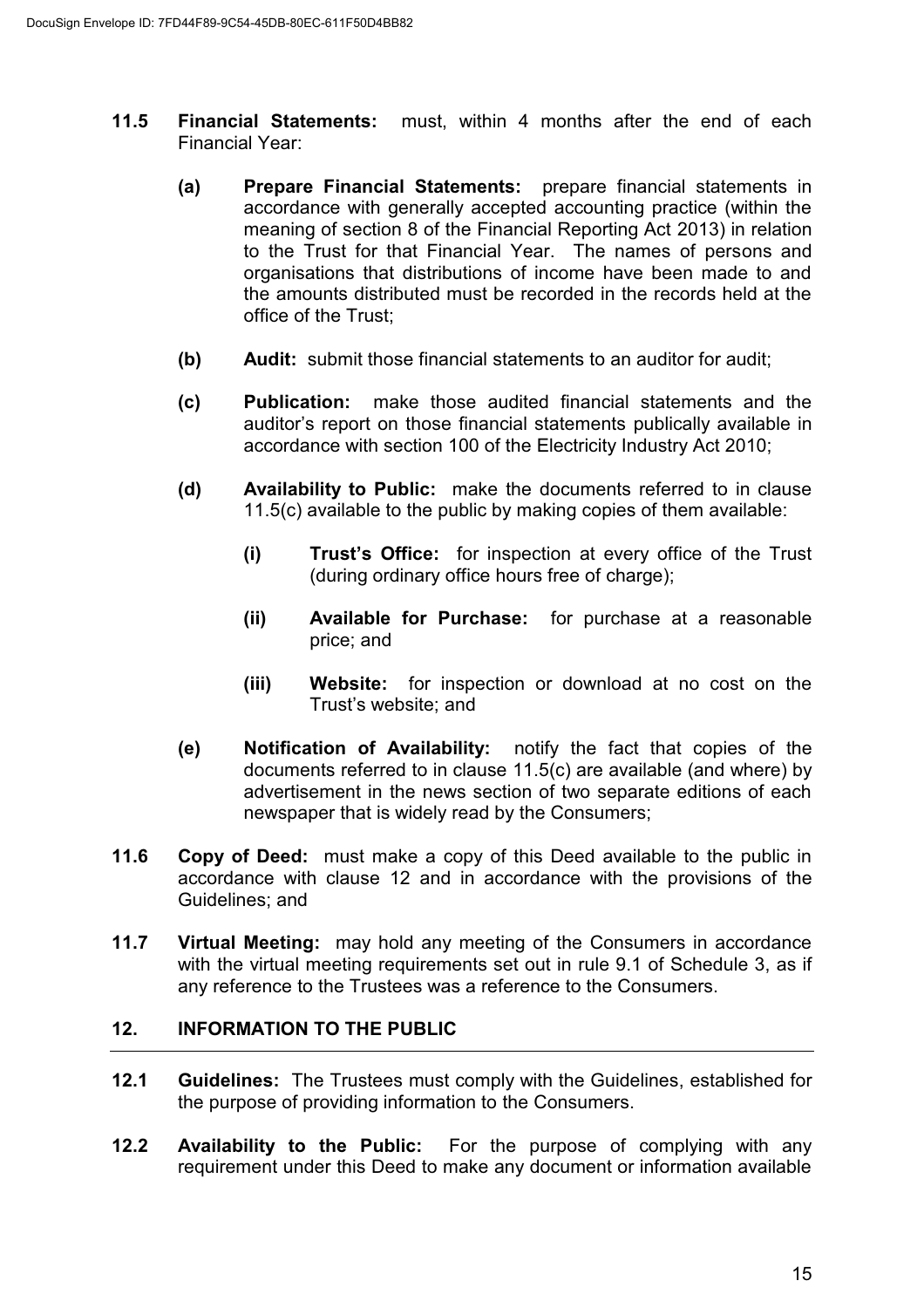to the public, it will be sufficient for the Trustees to make the document or information available:

- **(a) Trust Office:** for inspection at any office of the Trust;
- **(b) Company Office:** for inspection at any office of the Company;
- **(c) Other Place in the District:** for inspection at any other place in the District during normal business hours on any business day; or
- **(d) Website:** on the Trust's website.
- **12.3 Notice of Availability:** The Trustees must give not less than three days' notice of the place at which, and the times when, the documents or information may be inspected by the public, in a principal newspaper or newspapers circulating in the district and on the Trust's website.
- **12.4 Disclosure to Beneficiaries:** The Trustees must consider at reasonable intervals whether they should be making the basic trust information (as that term is defined in the Trusts Act) available to each Consumer (or their representative), having considered the requirements and factors set out in sections 51 and 53 of the Trusts Act.
- **12.5 Request by Consumer:** If the Trustees receive a request for trust information (as that term is defined in the Trusts Act) from a Consumer, the Trustees must consider the requirements and factors set out in sections 52 and 53 of the Trusts Act before deciding whether to accede to or refuse the request.

# **13. VARIATION TO TRUST DEED**

- **13.1 Variations to Deed:** This Deed may be altered or amended only by the unanimous resolution of the Trustees in writing provided however that no amendment shall be effective unless it has been subject to the Public Consultative Procedure.
- **13.2 Limitations to Variations:** Notwithstanding clause 13.1, no alteration or amendment may be made to this Deed that has the effect of limiting or restricting the obligations or powers of the Trustees under this Deed to:
	- **(a) Review Proposals:** review proposals and available options for the ownership of the Shares held by the Trustees, in accordance with clause 4; or
	- **(b) Sale of Shares:** sell, transfer or dispose of the Shares following an Ownership Review held in accordance with clause 4.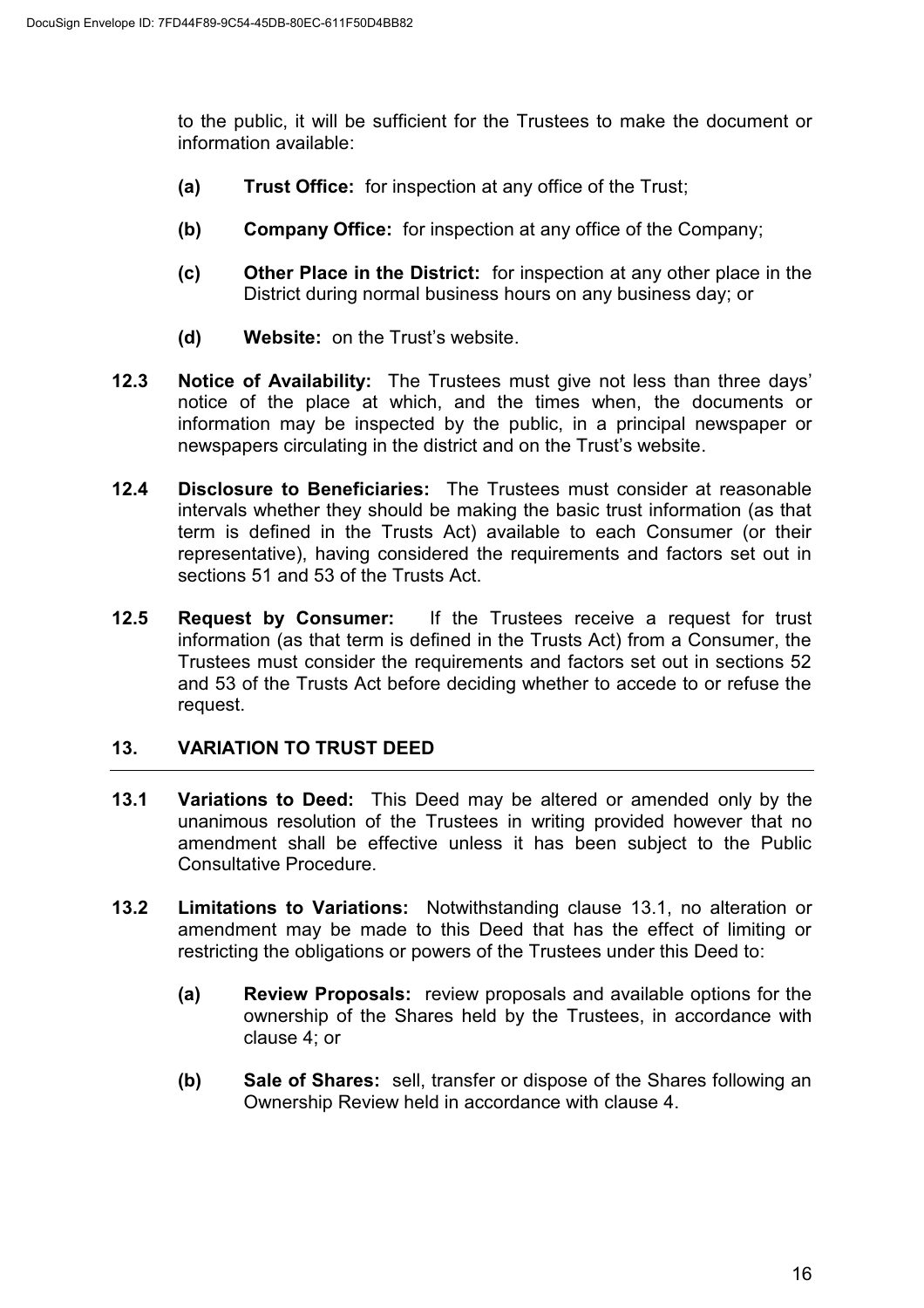#### **14. WINDING UP OF TRUST**

- **14.1 Winding Up:** If the Trust no longer holds any equity security or debt security issued by the Company or a resolution to wind up the Trust has not been passed by 1 January 2072, the Trustees shall pass the resolutions requiring the trust to be wound up. If the resolutions have not been passed by 1 July 2072 or six months after the date upon which the Trust ceased to hold any debt or equity securities of the Company (whichever is the earlier) the provisions of clause 14.2 shall apply as if the resolution had been passed.
- **14.2 Surplus Property:** On the winding up of the Trust, all surplus assets after the payment of all costs, debts and liabilities must be paid, applied or appropriated to or for the benefit of the Consumers or Default Beneficiaries in accordance with clause 6.2.

#### **15. INTERESTED TRUSTEES**

- **15.1 Disclosure:** A Trustee who in any way, whether directly or indirectly has a material interest in any contract or proposed contract or arrangement or dealing with the Trust (other than as a Consumer or as a member, officer, or employee of any firm, company or organisation that is a Consumer) must disclose the nature of that interest at a meeting of the Trustees and such disclosure must be recorded in the minutes of the meeting and noted in an interests register maintained for the Trust.
- **15.2 Interested Trustee:** A Trustee required to disclose an interest under clause 15.1 may be counted in a quorum present at a meeting but must not vote in respect of the matter in which the Trustee is interested (and if the Trustee does, the vote must not be counted), unless the interested Trustee is expressly permitted to vote by a unanimous vote of the other Trustees present, given after the disclosure of the interest.
- **15.3 Materiality of Interest:** If any question arises at any meeting as to the materiality of a Trustee's interest or as to the entitlement of any Trustee to vote and the question is not resolved by the Trustee voluntarily agreeing to abstain from voting, the question must be referred to the chairperson of the meeting and their ruling in relation to the interested Trustee will be final and conclusive except in a case where the nature or extent of the interests of the Trustee concerned have not been fairly disclosed.

#### **16. LIABILITY OF TRUSTEES**

**16.1 Liability for Loss:** No Trustee will be liable for any loss to the Trust Fund arising from any act or omission of the Trustee unless it is attributable to that Trustee's own dishonesty, gross negligence or to the wilful commission or omission of any act known by that Trustee to be a breach of trust.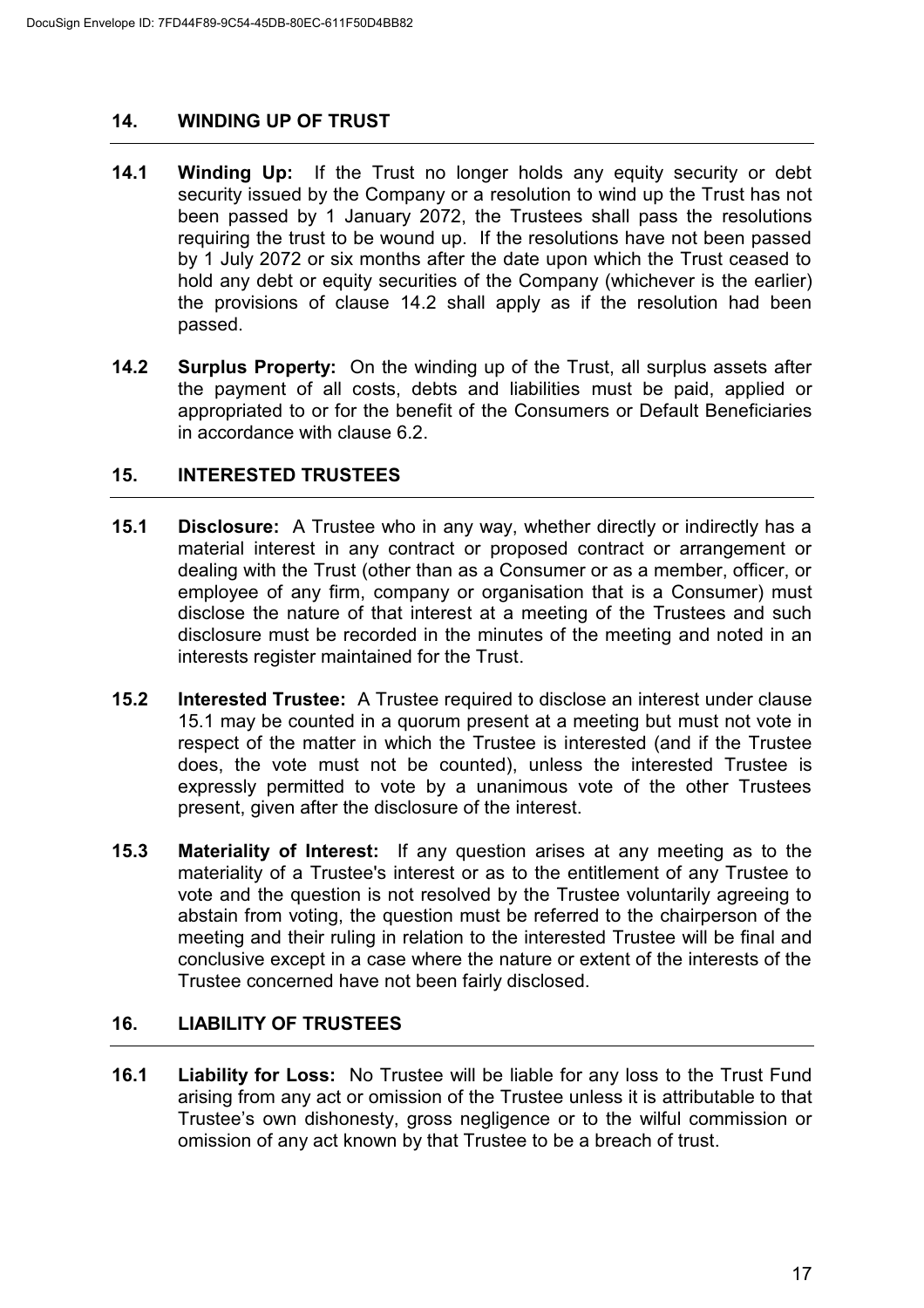- **16.2 Proceedings:** No Trustee will be bound to take, or be liable for failure to take, any proceedings against any other Trustee or former Trustee for any breach or alleged breach of trust committed by that other Trustee or former Trustee.
- **16.3 Receipt of Money:** Subject to clauses 10.3 and 16.1, a Trustee will be chargeable only for any money which that Trustee has received. For the purposes of this clause, a Trustee is deemed to have received money even if not actually paid to that Trustee if that money has been credited on account, reinvested, accumulated, capitalised, carried to any reserve, sinking or insurance fund, or otherwise dealt with on that Trustee's behalf.

# **17. INDEMNITY**

- **17.1 Indemnity:** Each Trustee or former Trustee is entitled to be indemnified out of the Trust Fund against all actions, proceedings, claims, damages, losses, demands, calls, liabilities, costs (including legal costs) and expenses (together called **liabilities**) suffered or incurred by that Trustee or former Trustee in the carrying out of or omission of any function, duty or power of the Trustees under this Deed, unless those liabilities (or any of them) are due to:
	- **(a) Dishonesty:** that Trustee's or former Trustee's own dishonesty; or
	- **(a) Gross Negligence:** that Trustee's or former Trustee's gross negligence; or
	- **(b) Wilful Breach of Trust:** that Trustee's or former Trustee's wilful commission or omission of any act known by that Trustee or former Trustee to be a breach of trust.
- **17.2 Insurance:** The Trustees may obtain insurance for the benefit of the Trustees in relation to any liabilities covered by the indemnification provided under this clause 17 and meet the cost of such insurance out of the Trust Fund.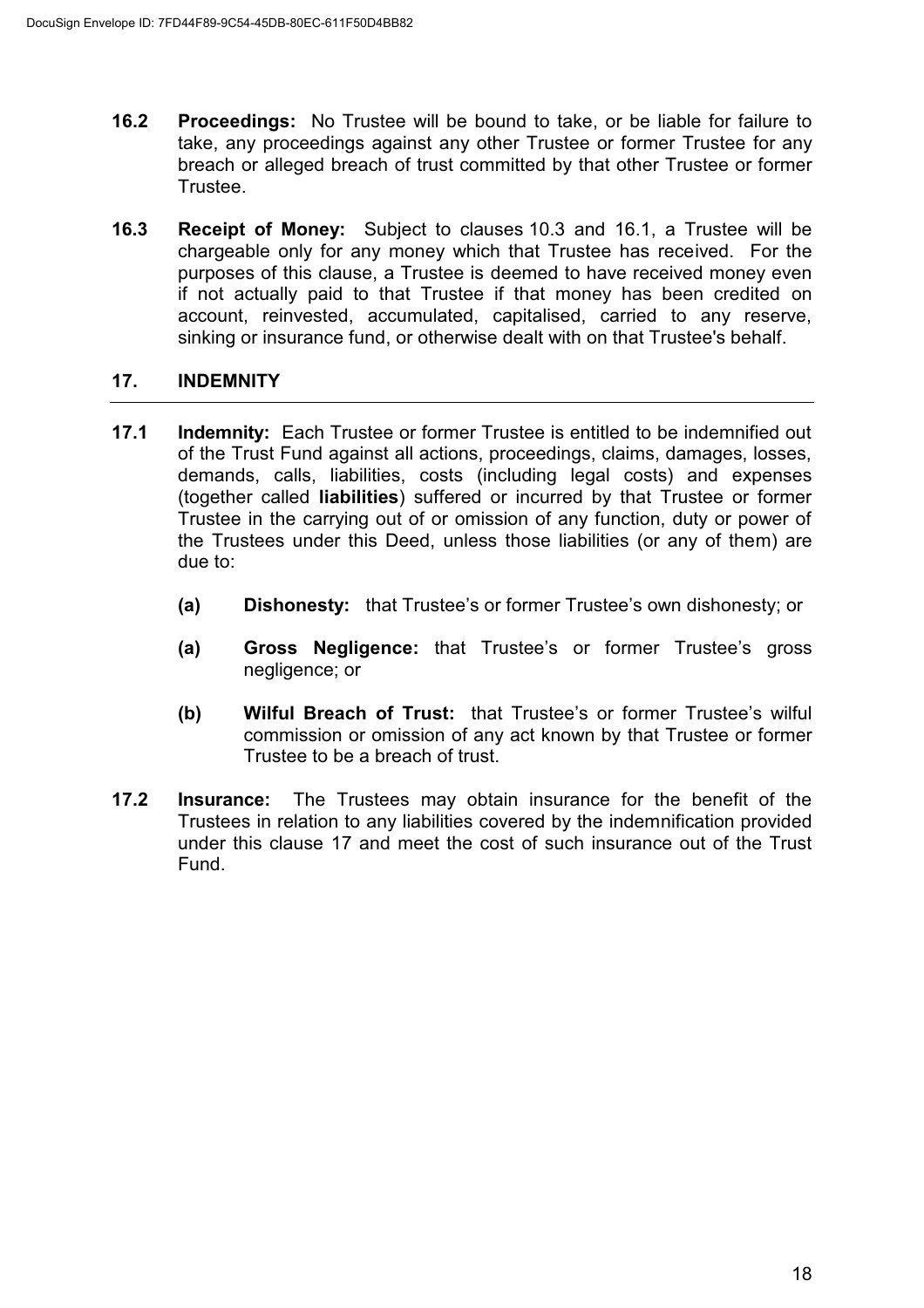# **EXECUTED AND DELIVERED AS A DEED**

| <b>SIGNED by ADRIAN PAUL DOYLE</b><br>as Trustee in the presence of:         | adrian Paul Doyle             |
|------------------------------------------------------------------------------|-------------------------------|
|                                                                              | <b>Adrian Paul Doyle</b>      |
| Witness:<br>$\chi$ by                                                        |                               |
| Signature of witness                                                         |                               |
| Sarah Doyle                                                                  |                               |
| Full name of witness                                                         |                               |
| Sarah Margaret Doyle                                                         |                               |
| Occupation of witness                                                        |                               |
| <b>Operations Support</b>                                                    |                               |
| Taumarunui<br>Address of witness                                             |                               |
| <b>SIGNED by UWE KURT KROLL as</b>                                           | Ur The le                     |
| Trustee in the presence of:                                                  |                               |
|                                                                              | <b>Uwe Kurt Kroll</b>         |
| Witness:                                                                     |                               |
| Signature of witness                                                         |                               |
| <b>Tina Doris Pitiihira</b>                                                  |                               |
| Full name of witness                                                         |                               |
| Assistant Manager                                                            |                               |
| Occupation of witness<br>Foxton                                              |                               |
| Address of witness                                                           |                               |
|                                                                              |                               |
| <b>SIGNED by ROBERT WELSFORD</b><br><b>CARTER</b> as Trustee in the presence | Robert Welsford Carter        |
| of:                                                                          | <b>Robert Welsford Carter</b> |
|                                                                              |                               |
| Witness:<br>Suzanne Carter                                                   |                               |
|                                                                              |                               |
| Signature of witness<br><b>Suzanne Carter</b>                                |                               |
| Full name of witness                                                         |                               |
|                                                                              |                               |
| Farmer                                                                       |                               |
| Occupation of witness                                                        |                               |
| Taumarunui                                                                   |                               |

Address of witness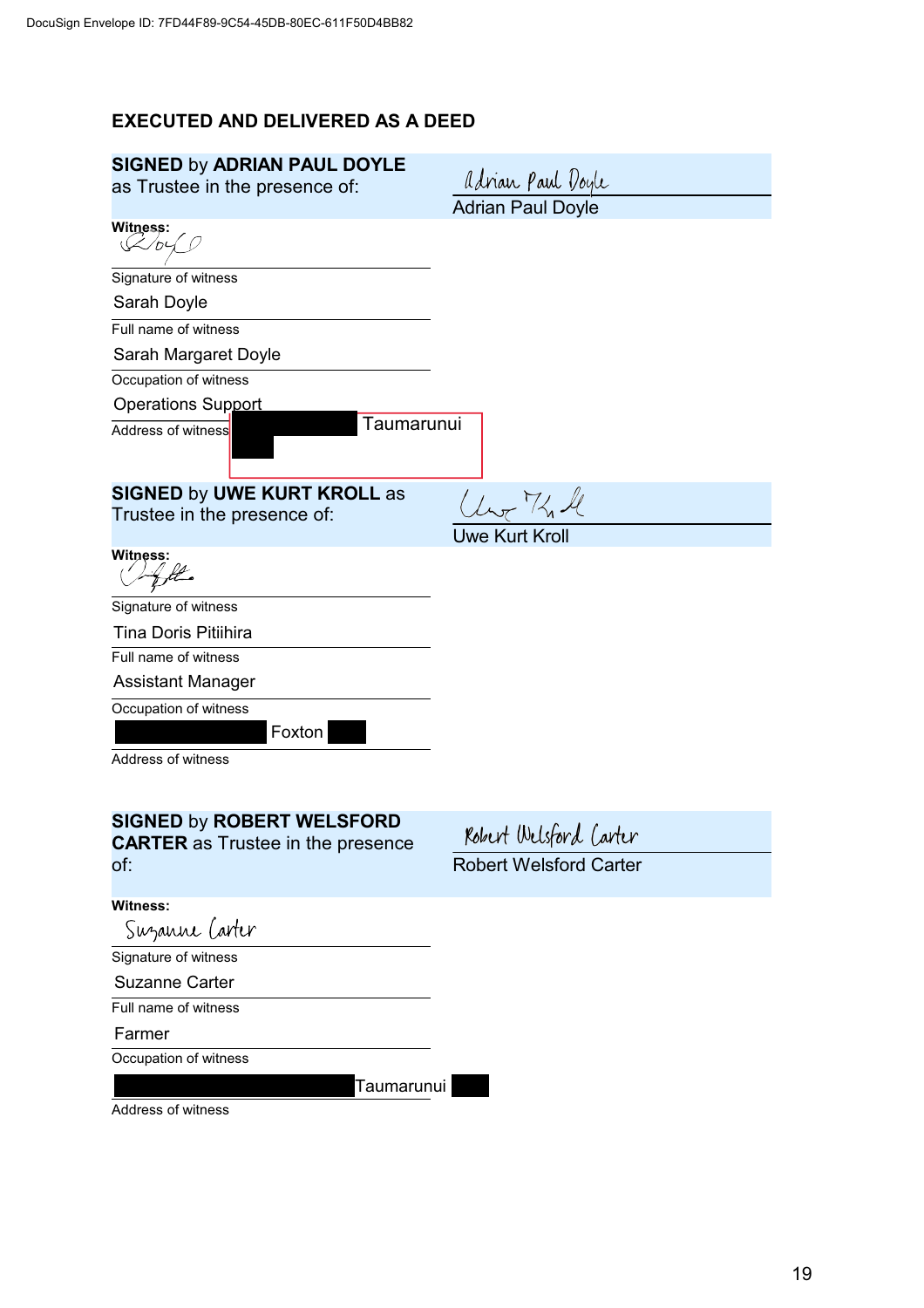#### **SIGNED** by **SANDRA ROSE GREENSLADE** as Trustee in the presence of:

Sandra Rose Grenslade

Sandra Rose Greenslade

#### **Witness:**

 $\overline{a}$ 

J

Denis William Greenslade

Signature of witness

Denis William Greenslade

Full name of witness

Retired

Occupation of witness

Turangi

Address of witness

# **SIGNED** by **JOANNA MARY BRANSGROVE** as Trustee in the

presence of:

Joanna Mary Bransgrove

Joanna Mary Bransgrove

Witness:<br>Denis William *Greenslade* 

 $\overline{a}$ Signature of witness

 $\overline{a}$ Denis William Greenslade

Full name of witness

Retired

ļ

Occupation of witness

Turangi

Address of witness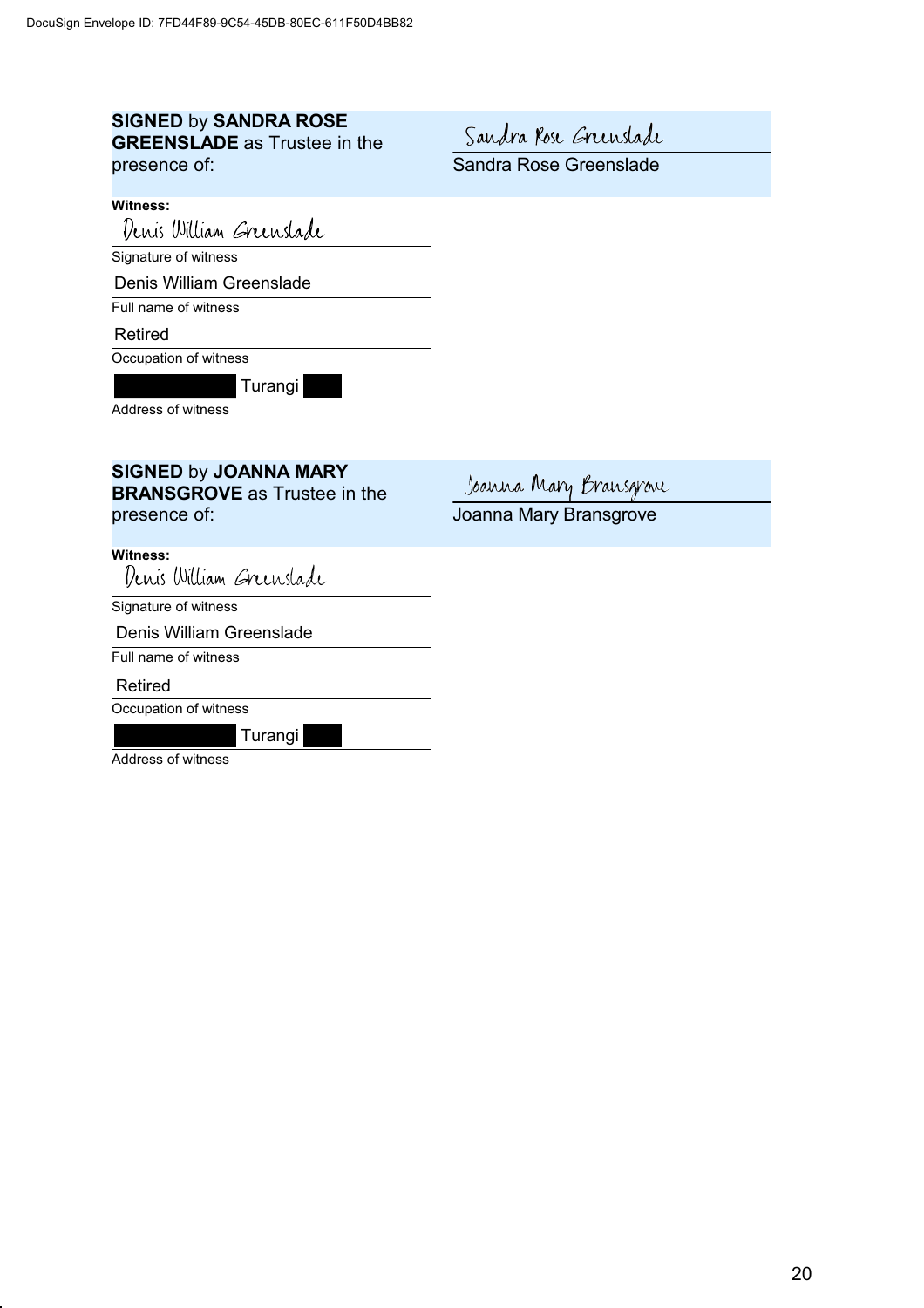#### **KING COUNTRY TRUST**

#### **SCHEDULE 1**

#### **RULES GOVERNING THE TERM OF OFFICE OF THE TRUSTEES (INCLUDING APPOINTMENT, RETIREMENT AND ELECTIONS)**

#### **1. APPOINTMENT AND REMOVAL OF TRUSTEES**

- **1.1 Number of Trustees:** The number of Trustees shall be five.
- **1.2 Increase to Minimum Number:** The Trustees may continue to act notwithstanding any vacancy, however if the number of elected Trustees is reduced below five, the remaining Trustees may appoint some other eligible person to be a Trustee for the balance of the term of office of the Trustee being replaced.
- **1.3 Representative Trustees**: The Trustees will endeavour to ensure that at any time the Trustees comprise the following:
	- **(a) Turangi Area:** at least one Trustee is elected from the Turangi area (being that part of the area currently covered by the Taupo District Council which falls within the District);
	- **(b) Taumarunui Area:** at least one Trustee is elected from the Taumarunui area (being that part of the area currently covered by the Ruapehu District Council which falls within the District and lies north of a line passing through the point where the Mangaturuturu River crosses State Highway 4 to the top of Mt Ruapehu); and
	- **(c) Ohakune Area:** at least one Trustee is elected from the Ohakune area (being that part of the area currently covered by the Ruapehu District Council which falls within the District and lies south of a line passing through the point where the Mangaturuturu River crosses State Highway 4 to the top of Mt. Ruapehu),

#### (together the **Representative Areas**).

- **1.4 Initial Trustees:** The first Trustees were the persons who signed the 1993 Deed as Trustees. One of these Trustees retired from office on 1 April 1994, two more retired on 1 April 1995, while the remaining two retired on 1 April 1996. From 1 April 1996, elections must be every two years. On 1 April 1998, the Trustees appointed on 1 April 1994 and 1 April 1995 retired from office and on 1 April 2000 the Trustees appointed on 1 April 1996 retired from office.
- **1.5 Frequency of Elections:** On 1 April each second year after 2000, the elected Trustees to retire must (in addition to any under rule 2.2) be those who have been longest in office since the last election (it being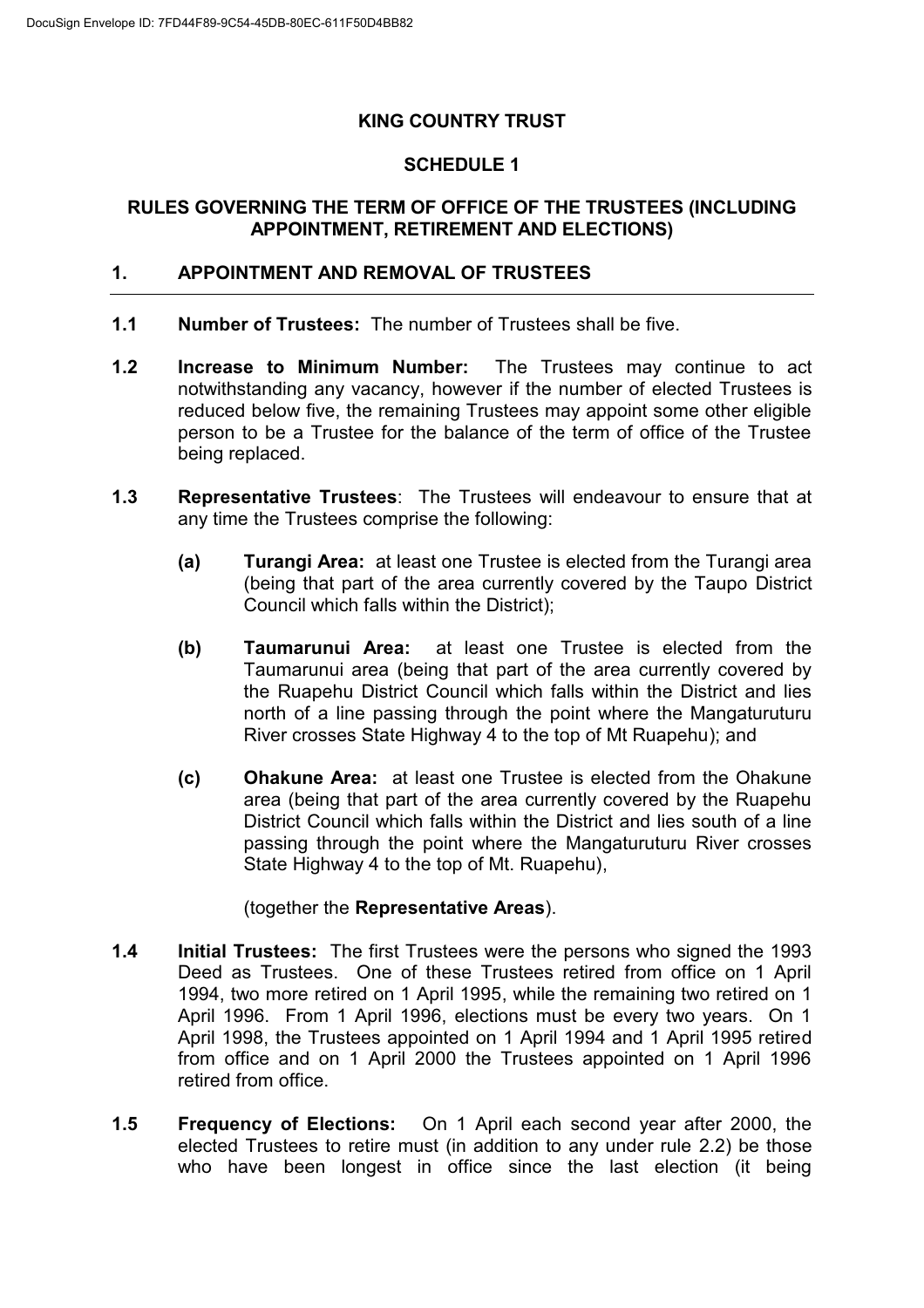acknowledged that prior terms in office are not relevant). Accordingly, each second year the number of Trustees to retire under this rule will alternate between three (as in 1998) and two (as in 2000).

- **1.6 Eligibility of Trustees:** The following persons may not hold office as a Trustee:
	- **(a) Bankruptcy:** a bankrupt who has not obtained a final order of discharge or whose order of discharge has been suspended for a term not yet expired, or is subject to a condition not yet fulfilled;
	- **(b) Conviction:** a person who has been convicted of any offence punishable by a term of imprisonment of 2 or more years;
	- **(c) Imprisonment:** a person who has been convicted of any offence punishable by imprisonment for a term of not less than two years and has been sentenced to imprisonment for that offence;
	- **(d) Companies Act Order:** a person to whom an order made under section 383 of the Companies Act 1993 applies;
	- **(e) Mental Health Act:** a person who is mentally disordered within the meaning of the Mental Health (Compulsory Assessment and Treatment) Act 1992; or
	- **(f) Trusts Act:** a person who is disqualified from being appointed as a trustee under section 96 of the Trusts Act.
- **1.7 Elected Trustee Eligibility:** In addition to the restrictions in rule 1.6, a person who is not an Elector may not seek or hold office as an elected Trustee.

#### **2. TERM OF OFFICE**

- **2.1 Term of Office:** Trustees (including the first Trustees) will (subject to the provisions of rule 2.2) hold office for a term from the date of their appointment or election until the date of their retirement in accordance with rule 1.5.
- **2.2 Early Termination of Office:** A Trustee will cease to hold office if the Trustee:
	- **(a) Resignation:** resigns by giving written notice to the secretary of the Trust, or if there is no secretary, to the chairperson;
	- **(b) Refusal to Act:** refuses to act;
	- **(c) Ineligibility:** is precluded from holding office as a Trustee under rule 1.6 or rule 1.7;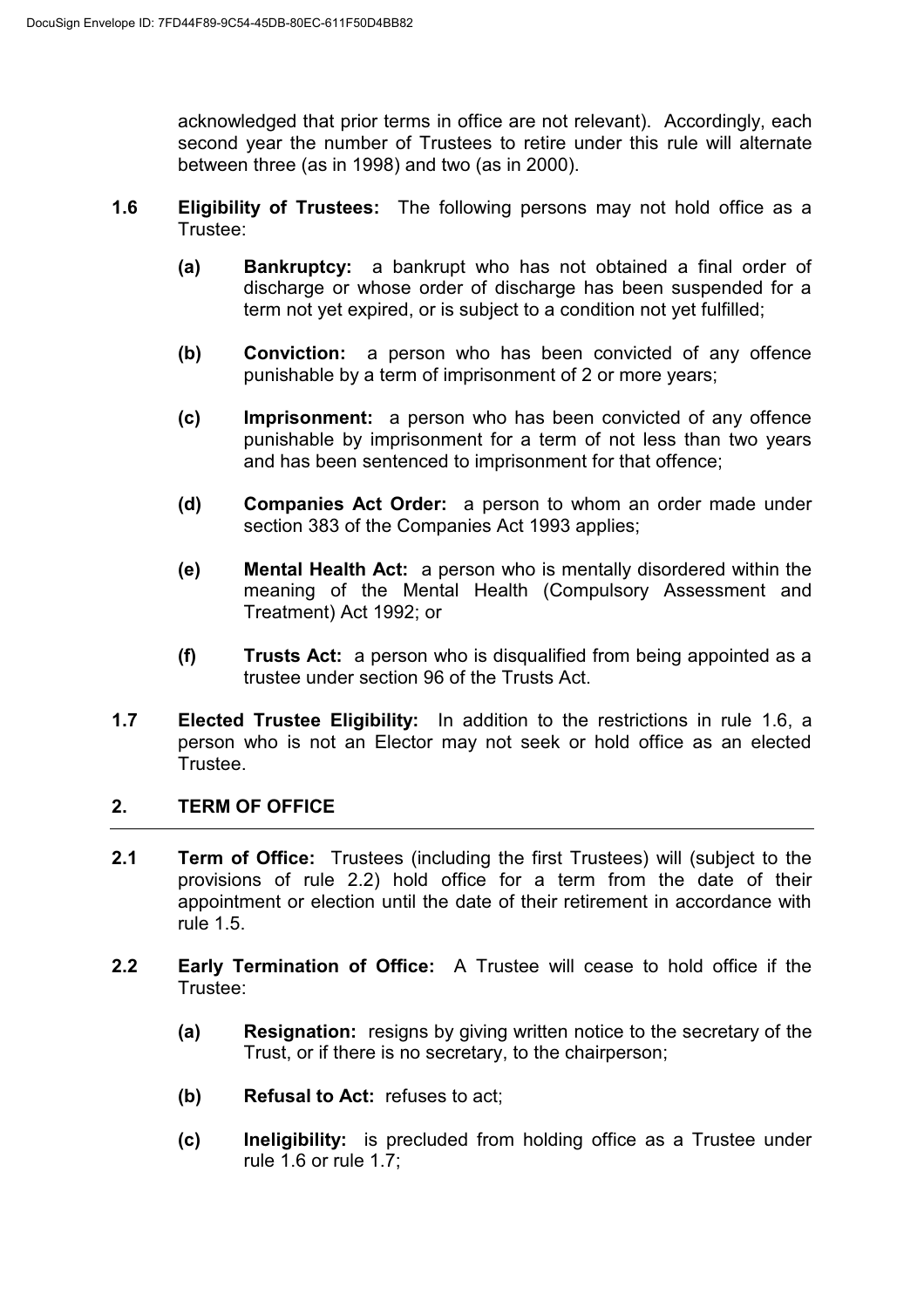- **(d) Absent:** is absent without leave from three consecutive ordinary meetings of the Trustees; or
- **(e) Conviction:** is convicted of any indictable offence.
- **2.3 Recording of Change of Trustees:** Every appointment, reappointment, retirement or cessation of any Trustee must be entered in the minute book of the Trust.

#### **3. ELECTIONS**

- **3.1 Election to Elect Two Trustees:** An election to elect two Trustees to the Trust will be conducted in accordance with the following provisions:
	- **(a) No Nomination from Representative Areas:** if there are no nominations from a Representative Area requiring representation, then:
		- **(i) Two or Less Candidates:** if the number of nominations for Trustee does not exceed two, the returning officer must declare the nominees elected as Trustees; and
		- **(ii) More than Two Candidates:** if the number of nominations for Trustee exceeds two, all persons nominated must be candidates in an election taken in accordance with this Schedule. The returning officer must declare the two highest polling candidates elected as Trustees;
	- **(b) One Nomination from Representative Area and One Other Nomination:** if:
		- **(i) One Nomination from Representative Area:** there is only one nomination from a Representative Area and that Representative Area will not otherwise have representation by a continuing Trustee; and
		- **(ii) One Other Nomination:** there is only one other nomination for Trustee,

the returning officer must declare the nominees elected as Trustees;

- **(c) One Nomination from Representative Area and Two or More Other Nominations:** if:
	- **(i) One Nomination from Representative Area:** there is only one nomination from a Representative Area and that Representative Area will not otherwise have representation by a continuing Trustee; and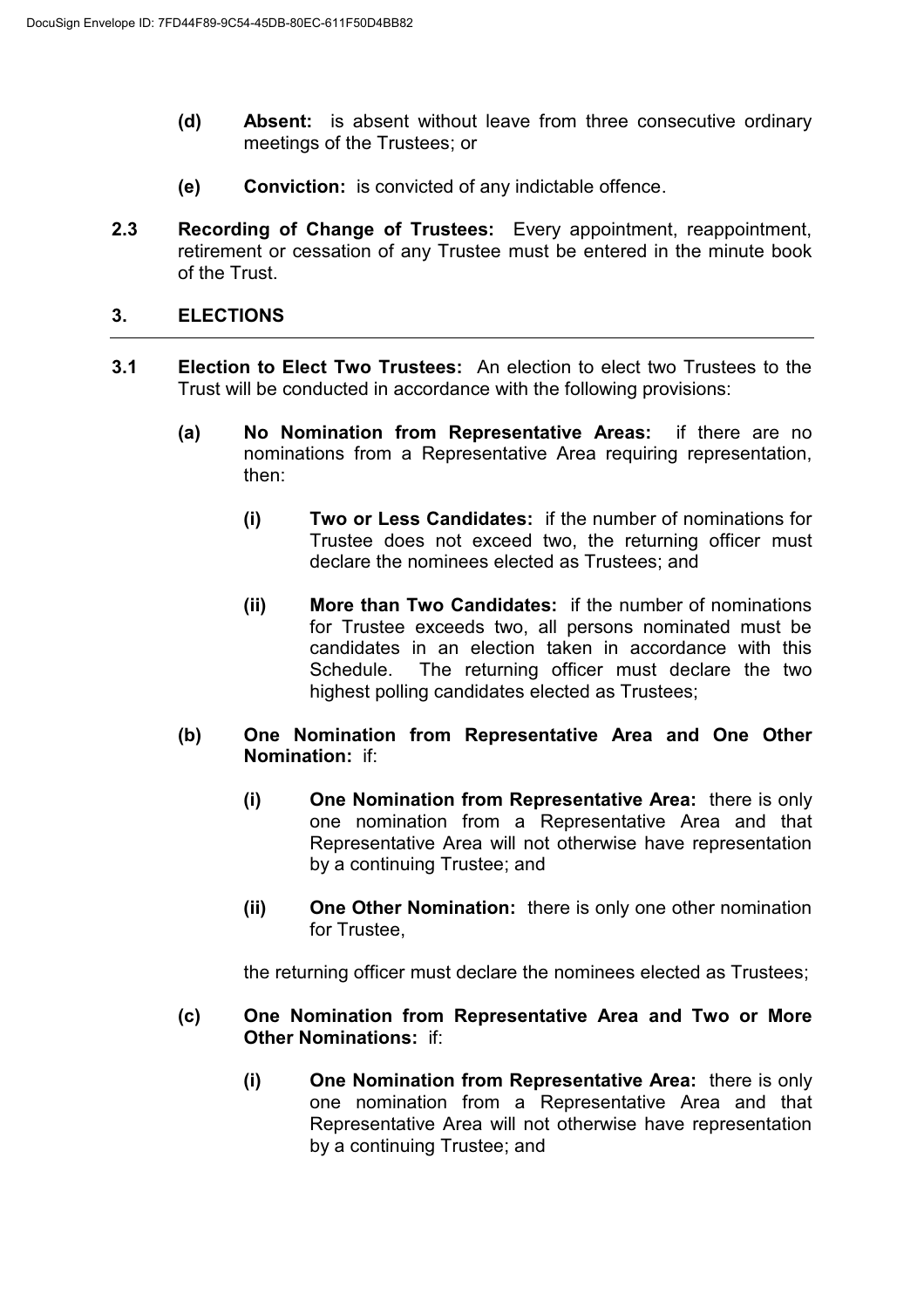**(ii) Two or More Other Nominations:** there are two or more other nominations for Trustee,

the returning officer must declare the nominee from the Representative Area elected as Trustee and an election of the remaining nominees must be taken in accordance with this Schedule. The returning officer must declare the highest polling candidate elected as a Trustee;

- **(d) Two Nominations from Representative Area and No Other Nominations:** if:
	- **(i) Two Nominations from Representative Area:** there are two nominations from a Representative Area, and that Representative Area will not otherwise have representation by a continuing Trustee; and
	- **(ii) No Other Nominations:** there are no other nominations for Trustee,

the returning officer must declare the nominees elected as Trustees;

- **(e) Two or More Nominations from Representative Area and Other Nominations:** if:
	- **(i) Two or More Nominations from Representative Area:** there are two or more nominations for a Representative Area, and that Representative Area will not otherwise have representation by a continuing Trustee; and
	- **(ii) Other Nominations:** there are other nominations for Trustee,

an election must be taken in accordance with this Schedule. The returning officer must declare the highest polling candidate for the Representative Area and the highest polling candidate from all other candidates elected as Trustees;

#### **(f) Nominations from Two Representative Areas:**

- **(i) Two Nominees:** if there are nominations from two Representative Areas, and those two Representative Areas will not otherwise have representation by a continuing Trustee, the returning officer must declare the nominees for the Representative Areas elected as Trustees; and
- **(ii) More than Two Nominees:** if more than one person is nominated for a Representative Area, or Representative Areas, an election of the nominations for that Representative Area or Representative Areas, must be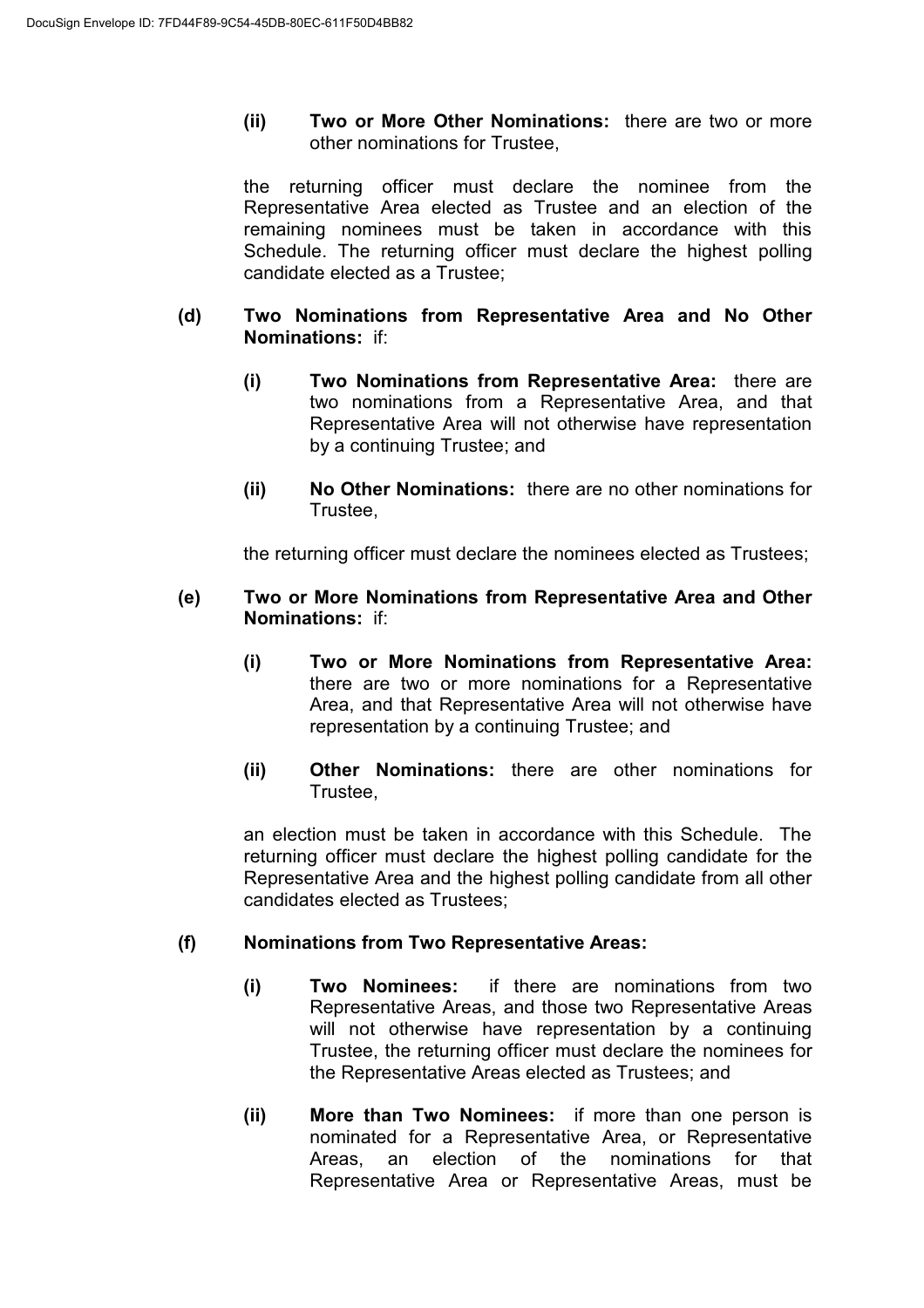taken in accordance with this Schedule. The returning officer must declare the highest polling candidate from each Representative Area elected as Trustees; and

- **(g) All Representative Areas Represented:** if all Representative Areas are represented, and more than two persons are nominated, an election must be taken in accordance with this Schedule. The returning officer must declare the two highest polling candidates elected as Trustees. If only two persons are nominated, the returning officer must declare the nominees elected as Trustees.
- **3.2 Election to Elect Three Trustees:** An election to elect three Trustees to the Trust will be conducted in accordance with the following provisions:
	- **(a) No Nomination from Representative Areas:** if there are no nominations for a Representative Area, then:
		- **(i) Three or Less Candidates:** if the number of nominations for Trustee does not exceed three, the returning officer must declare the nominees as elected Trustees; and
		- **(ii) More than Three Candidates:** if the number of nominations exceeds three, all persons nominated must be candidates in an election which must be taken in accordance with this Schedule. The returning officer must declare the three highest polling candidates elected as Trustees;
	- **(b) One Nomination from Representative Area and Other Nominations:** if:
		- **(i) One Nomination from Representative Area:** there is only one nomination from a Representative Area and that Representative Area will not otherwise have representation from a continuing Trustee; and
		- **(ii) Other Nominations:** the number of other nominations from outside that Representative Area does not exceed two,

the returning officer must declare the nominees elected as Trustees;

- **(c) Two Nominations from Representative Areas and One Other Nomination:** if:
	- **(i) Two Nominations from Representative Areas:** two Representative Areas receive one nomination each, and those Representative Areas will not otherwise have representation by continuing Trustees; and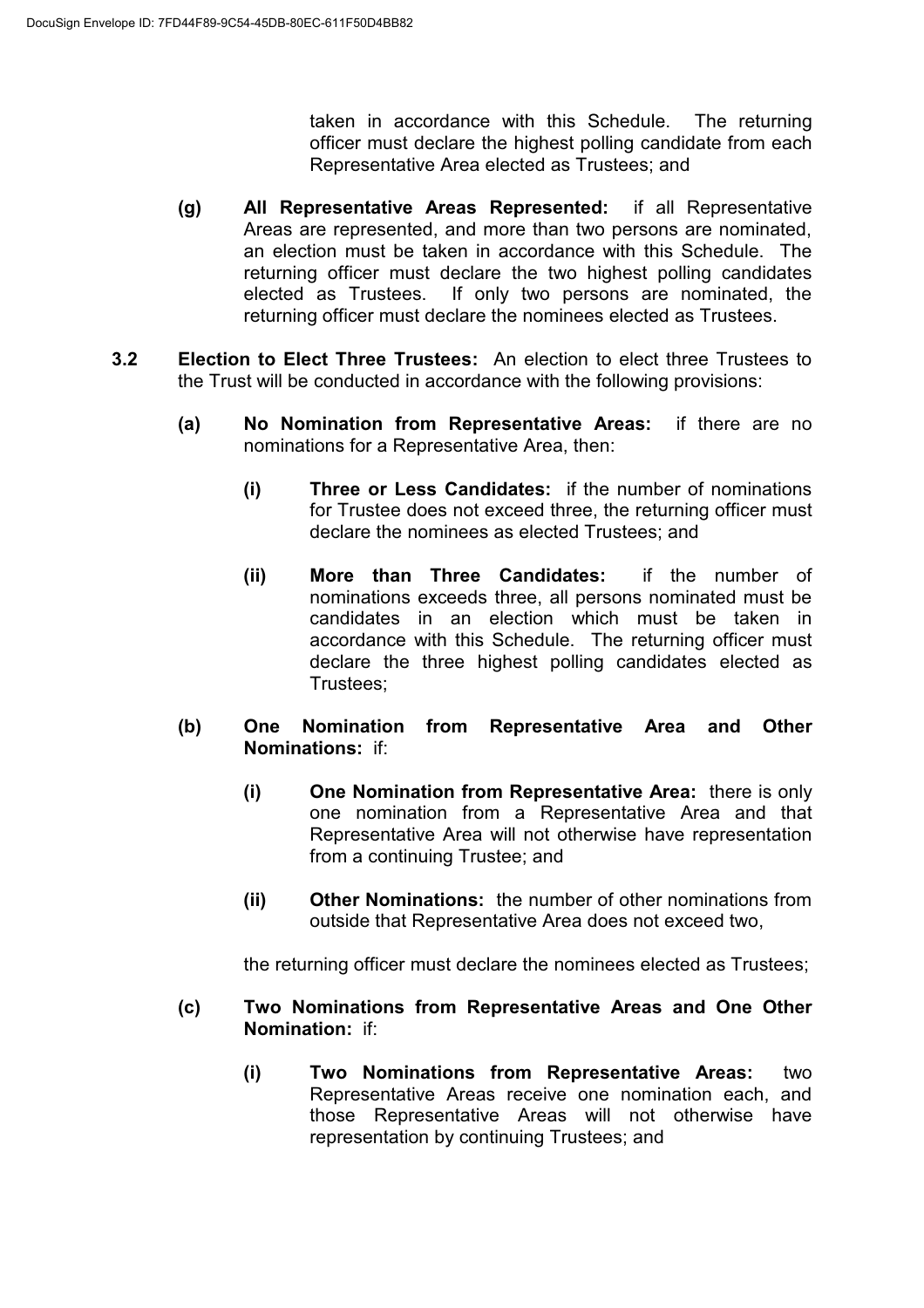**(ii) One Other Nomination:** there is only one other nomination,

the returning officer must declare the nominees elected as Trustees;

- **(d) Two or More Nominations from a Representative Area, One Nomination from a Further Representative Area and Other Nomination:** if:
	- **(i) Two or More Nominations from a Representative Area:** there are two or more nominations from a Representative Area and that Representative Area will not otherwise have representation by continuing Trustees; and
	- **(ii) One Nomination from a Further Representative Area:** if there is one nomination from a further Representative Area, which will not otherwise have representation by a continuing Trustee; and
	- **(iii) Other Nominations:** if there are other nominations,

the returning officer must declare the candidate singly nominated for a Representative Area elected as Trustee, and an election of all other nominations must be taken in accordance with this Schedule. The returning officer must declare the highest polling candidate from the remaining Representative Area and the highest polling candidate from all candidates elected as Trustees; and

- **(e) Two or More Nominations from a Representative Area, One Nomination from a Further Representative Area and Other Nomination:** if:
	- **(i) Two or More Nominations from a Representative Area(s):** there are two or more nominations for a Representative Area, or Representative Areas, and that Representative Area or Representative Areas will not otherwise have representation by continuing Trustees; and
	- **(ii) Total Nominations Exceed Three:** the total number of nominations exceed three,

an election must be taken in accordance with this Schedule. The returning officer must declare the highest polling candidate from each of the Representative Areas, and (if required) the highest polling other candidate or candidates elected as Trustees, provided that not more than three Trustees will be elected.

**3.3 Nominations for Trustees:** No later than 30 November in each year before an election is to be held, nominations for election as a Trustee will be invited from the Consumers. Nominations must be made to the Returning Officer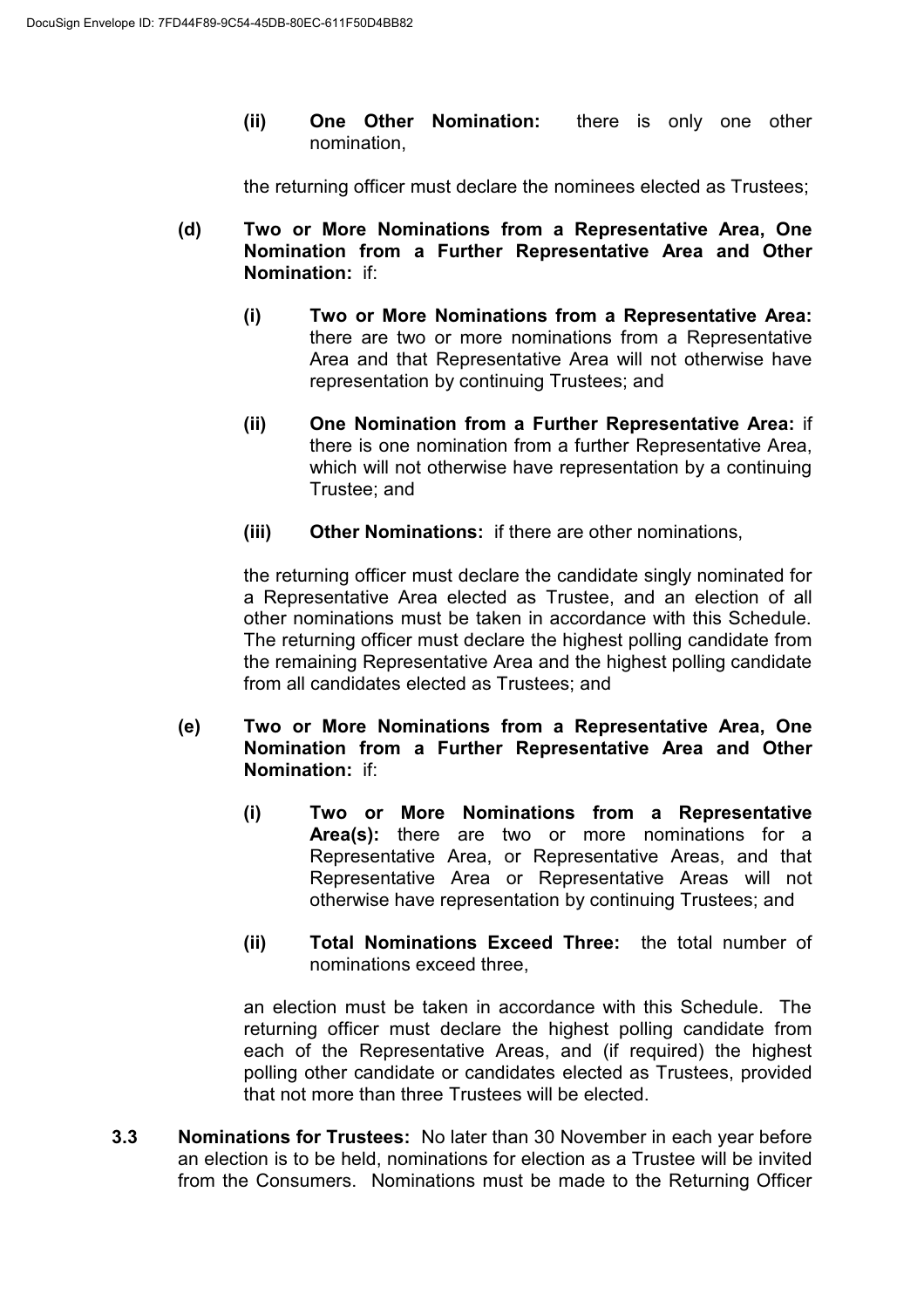no later than 20 January in the year the election is being held. A retiring Trustee will be eligible for re-nomination.

- **3.4 Election:** No later than 1 March in each year in which an election is held, the Trustees will arrange for an election of the Consumers to be held to elect the Trustees to replace the retiring Trustees completed using one or more voting method (as that term is defined in the Local Electoral Act 2001 and including booth, post and any form of electronic voting).
- **3.5 Rules of Election:** The election must be held in accordance with the following provisions:
	- **(a) Eligibility to Vote:** those eligible to vote must be Consumers as at a date to be designated by the Trustees to be no later than 1 March in the year of the election;
	- **(b) Roll Compilation:** on the basis of the records of the Lines Company, the Trustees must compile a roll of those entitled to vote. A person may enquire as to whether that person is on the roll. In preparing such roll, the Trustees must endeavour to ensure that each Consumer may only vote once regardless of the number of power connections that the Consumer may have;
	- **(c) Appointment of Returning Officer:** the Trustees must appoint a suitable person as a returning officer for the purposes of each election;
	- **(d) Number of Candidates:** if the number of candidates does not exceed the number of vacancies to be filled, the candidate or candidates must be elected as Trustees and the public must be notified in accordance with clause 12;
	- **(e) Voting Papers:** as soon as practicable but no later than 1 March in the year in which the election is to be held, the returning officer must forward:
		- **(i) Electronically:** by email or other electronic means; or
		- **(ii) By Post:** if there is no recorded email address, by post to the relevant address shown on the roll,

one electronic or printed voting paper to each Consumer eligible to vote, or access to a website or other electronic address at which each Consumer may submit one voting paper, and, if forwarded by post, together with an envelope stamped and addressed to the returning officer;

**(f) Consumer not Natural Person:** where the Consumer is not a natural person, the Consumer can appoint a natural person whose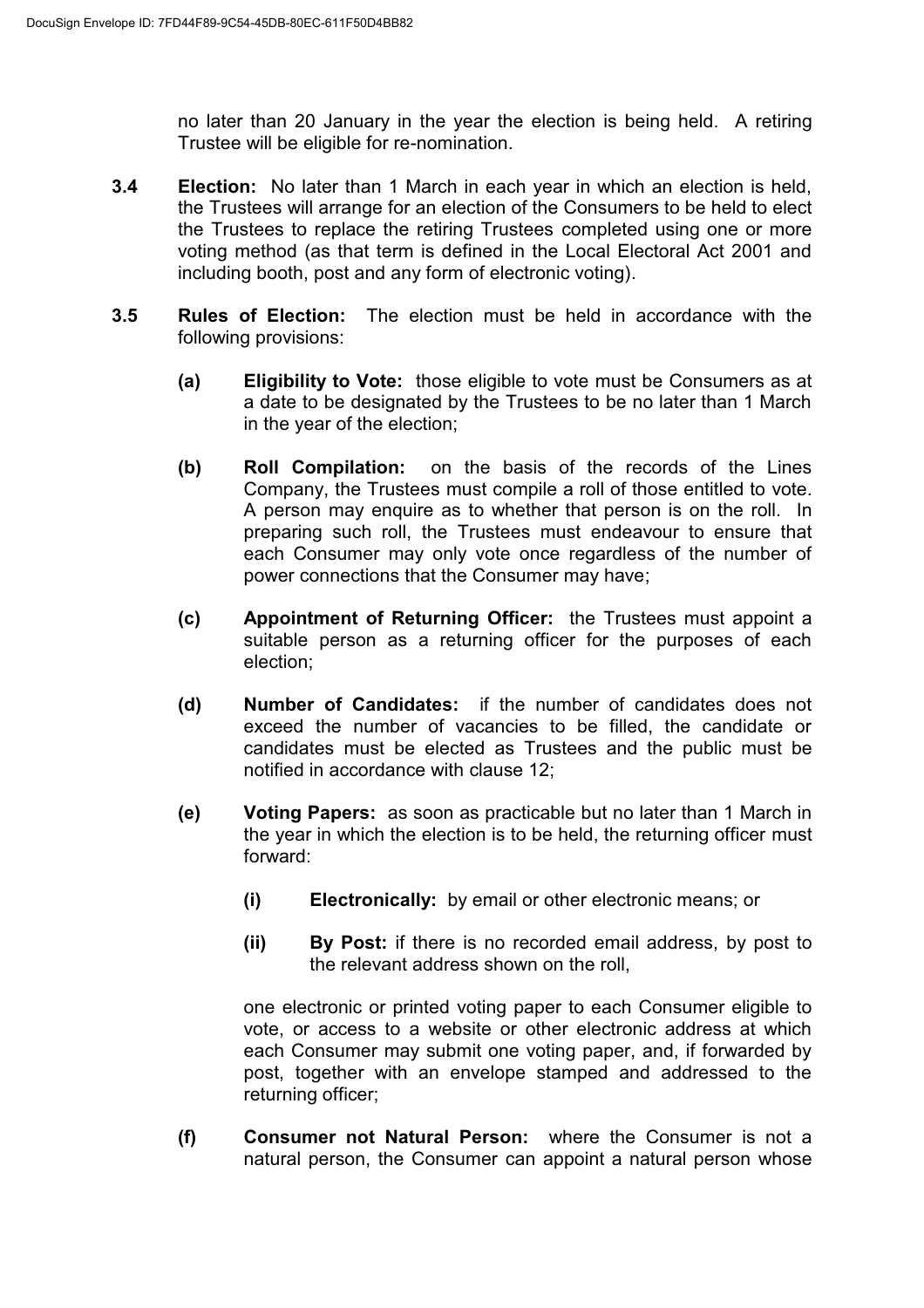name does not appear on the roll compiled under rule 3.5(b) to exercise the Consumer's vote on its behalf;

- **(g) Close of Voting:** the returning officer must specify a date, not less than two weeks after distributing the voting papers, for the close of voting. No vote will be valid unless it is delivered to the returning officer by the date specified;
- **(h) Count of Votes:** the returning officer will make arrangements for an official count of the votes. Any candidate for election as a Trustee will be entitled to appoint a representative to attend the official count; and
- **(i) Announcement of Results:** when all the voting papers have been dealt with, the returning officer must notify the public of the result in accordance with clause 12. The results may be announced from 4.00pm on the day of the close of voting. Subject to rules 3.1 and 3.2, where there is an equality of votes between candidates, the returning officer must determine by lot the candidate to be elected.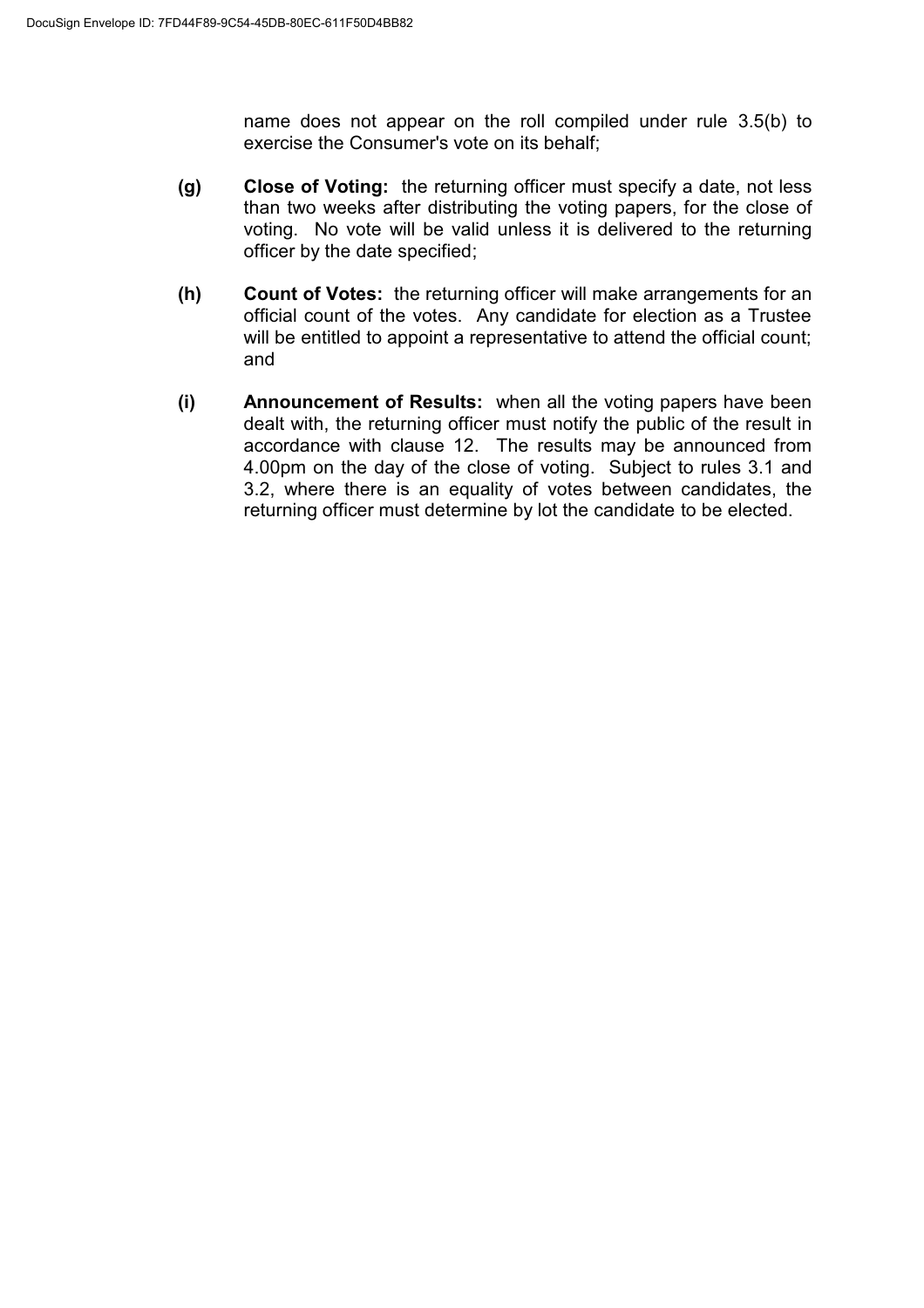#### **KING COUNTRY TRUST**

#### **SCHEDULE 2**

#### **RULES GOVERNING REMUNERATION AND EXPENSES OF TRUSTEES**

#### **1. REMUNERATION**

- **1.1 Remuneration:** The Trustees will be entitled, in each Financial Year, to remuneration for their services as Trustees, as is reasonable having regard to their duties and responsibilities.
- **1.2 Expenses:** The Trustee will be entitled to be indemnified by and reimbursed for any expenses incurred by them in the exercise of their powers and duties under this Deed.
- **1.3 Payments to be made from Trust Funds:** The payments of remuneration and expenses to the Trustees pursuant to rule 1.1 or rule 1.2 will be paid out of the Trust Fund.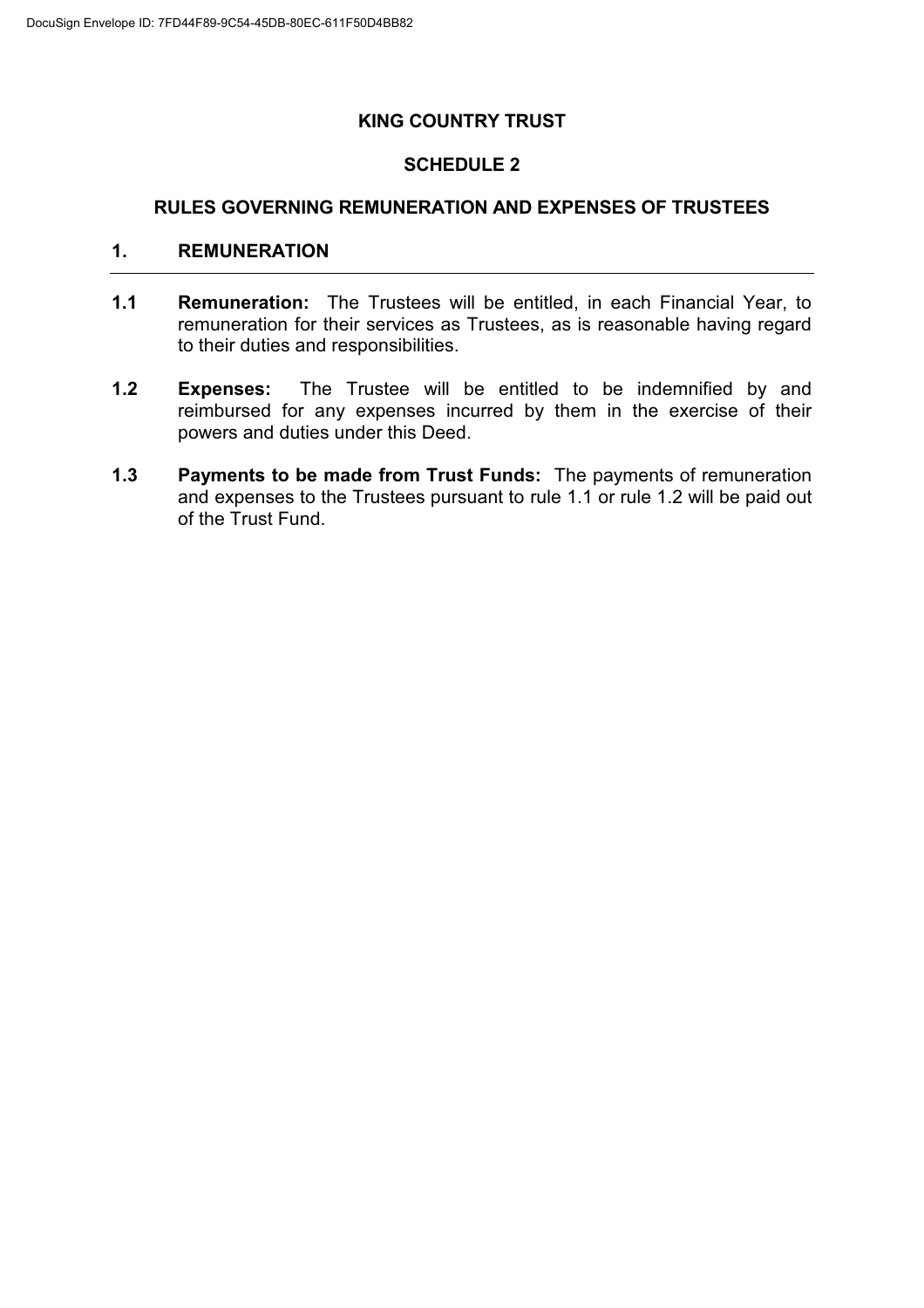# **KING COUNTRY TRUST**

# **SCHEDULE 3**

# **RULES GOVERNING ADMINISTRATION AND MEETINGS OF TRUSTEES**

#### **1. QUORUM**

- **1.1 Quorum:** A quorum for meetings of the Trustees will be three Trustees.
- **1.2 Number of Trustees Less Than Quorum:** If for any reason the number of Trustees holding office is less than three, the quorum will be the number of Trustees then holding office.

#### **2. MEETINGS**

- **2.1 Ordinary Meetings:** The Trustees will meet at such intervals as they deem appropriate to the conduct of the affairs of the Trust.
- **2.2 Special Meetings:** Three Trustees may at any time summon a special meeting for any reason deemed by them to justify a meeting.
- **2.3 Rescission or Variation of Resolutions:** The Trustees may from time to time rescind or vary any resolution of the Trustees at any ordinary or special meeting.

#### **3. NOTICE OF MEETINGS**

- **3.1 Notice:** Five Working Days' notice in writing of any meeting must be delivered or emailed to each Trustee:
	- **(a) Ordinary Meeting:** by the secretary (or other person acting under the direction of the Trustees); or
	- **(b) Special Meeting:** in the case of a special meeting, by or under the direction of the persons summoning it.
- **3.2 Notice for Adjourned Meetings:** No notice will be necessary for adjourned meetings except to Trustees not present when the meeting was adjourned.
- **3.3 Content of Notice:** Every notice of meeting must state the place, day, and time of the meeting and every notice of a special meeting must state the matters to be discussed at that meeting.
- **3.4 Notice Waived:** Notice of any general or special meeting may be shortened or waived, if all the Trustees who are in New Zealand consent in writing.

#### **4. CHAIRPERSON**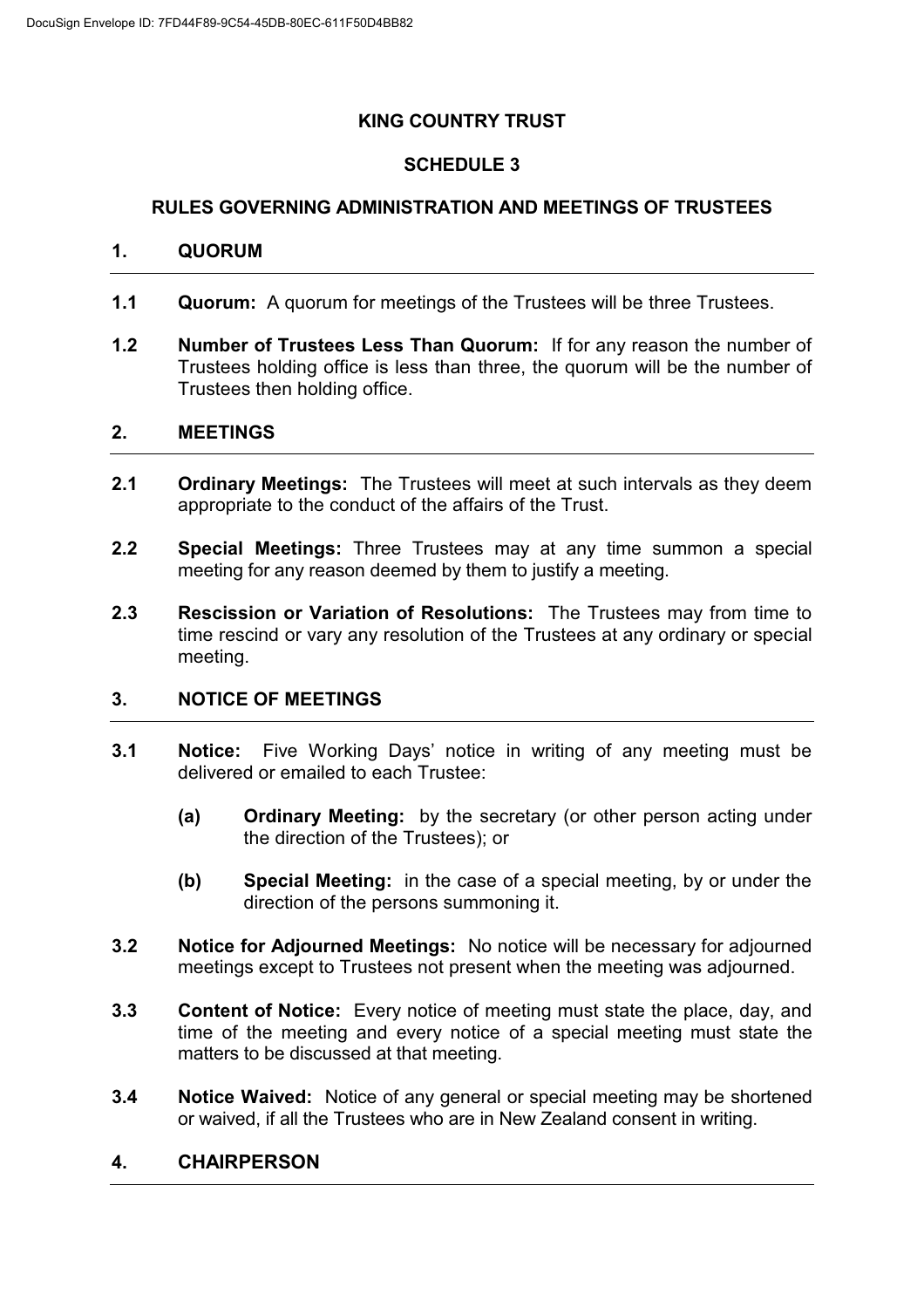- **4.1 Chairperson:** The Trustees may elect a chairperson at their meetings and determine the period for which the chairperson is to hold office.
- **4.2 Chair Meetings:** The chairperson (or in the absence of the chairperson, a Trustee elected by the meeting) will take the chair at all meetings of the Trustees.

#### **5. ADJOURNMENT**

- **5.1 Quorum Not Present:** If a quorum is not present within thirty minutes after the time appointed for any meeting, the Trustee or Trustees present may adiourn the meeting.
- **5.2 Adjournment by Resolution:** Any meeting may be adjourned by the chairperson upon the adoption of a resolution for its adjournment.

#### **6. COMMITTEES**

- **6.1 Establishment of Committees:** The Trustees may, from time to time, appoint any one or more Trustees to be a committee for:
	- **(a) Inquiry:** making any inquiry;
	- **(b) Managing Business:** managing or transacting any business of the Trust;
	- **(c) Trust Funds:** the investment and management of the Trust Funds; or
	- **(d) Duties of Trust:** the performance of any duty or function which in the opinion of the Trustee will further the purposes and objects of the Trust.
- **6.2 Regulation of Committees:** Subject to these rules and to any directions from time to time given by the Trustees, every committee may regulate its own procedure so that a quorum at any meeting of the committee will comprise a majority of its members for the time being.

#### **7. MINUTES**

- **7.1 Minute Book:** The Trustees and all proceedings of the Trustees must be entered in the Minute Book.
- **7.2 Signed by Chairperson:** Any minute signed by the chairperson of a meeting or by the chairperson of the next succeeding meeting will be evidence of the proceedings.
- **7.3 Meeting Duly Convened:** Where minutes have been made in accordance with the provisions of this rule at any meeting of Trustees then, until the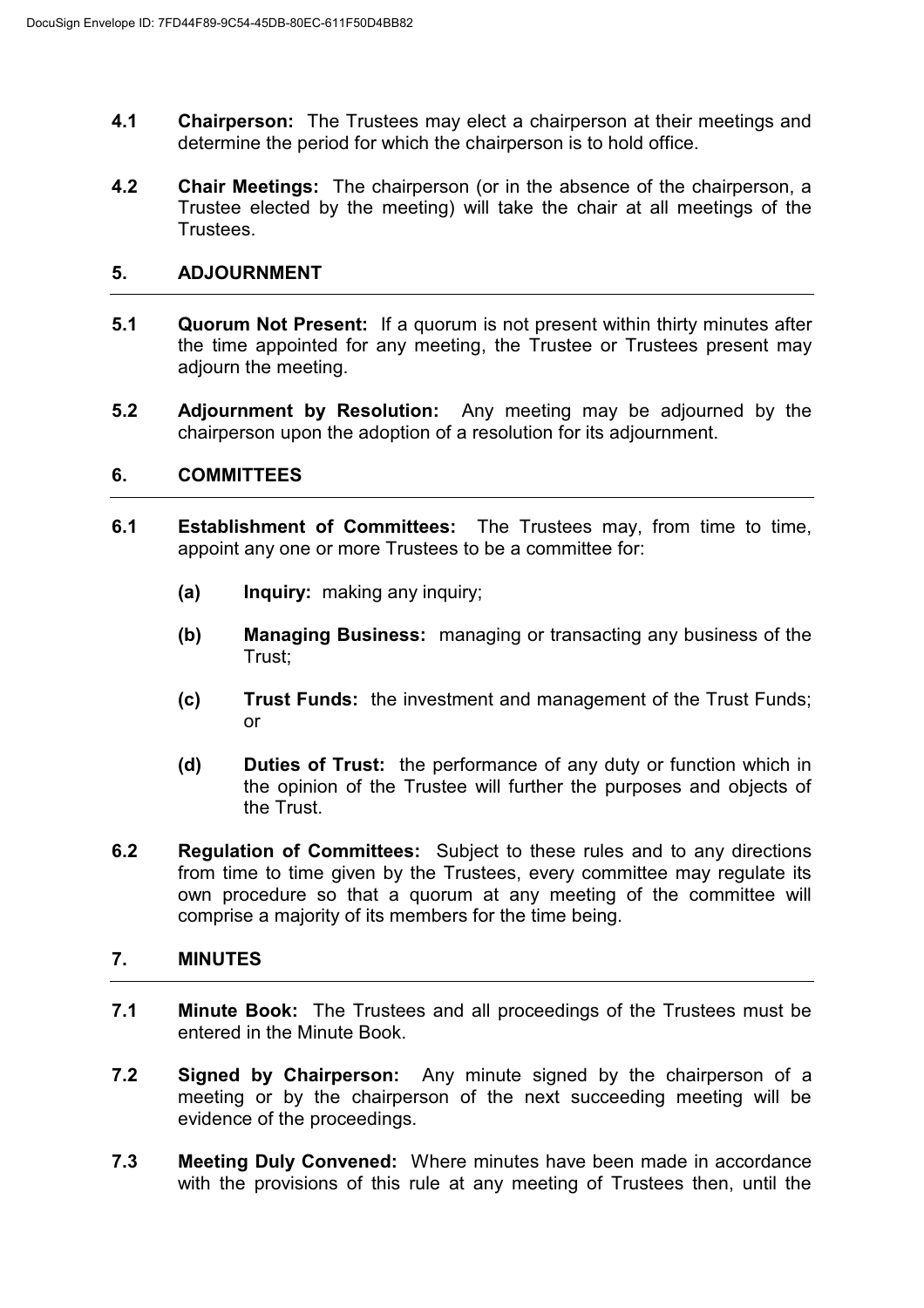contrary is proved, the meeting will be deemed duly held and convened and all proceedings at that meeting to have been duly convened.

# **8. RESOLUTIONS IN WRITING**

A written resolution, signed by all the Trustees, or by all the members of a committee, will be as effective as a resolution passed at a meeting of the Trustees or of a meeting of a committee as the case may be. Any such resolution may consist of several documents in like form, each signed by one or more of the Trustees or members of the committee, as the case may be.

#### **9. VIRTUAL MEETINGS**

- **9.1 Virtual Meetings:** For the purposes of these rules, the contemporaneous linking together of some or all of the Trustees by telephone, videoconferencing, the internet or other electronic means will constitute a virtual meeting of the Trustees and the provisions in these rules as to meetings of the Trustees will apply to such virtual meetings provided the following conditions are met:
	- **(a) Access to Technology:** a virtual meeting may only be held if all Trustees have reasonable access to the technology that will enable them to participate;
	- **(b) Entitled to Notice:** each Trustee will be entitled to notice of the virtual meeting and to be linked together for the purposes of such meeting;
	- **(c) Taking Part:** each of the Trustees taking part in the virtual meeting must be able to hear or view and hear all of the communications from the other Trustees taking part during the whole of the meeting;
	- **(d) Acknowledge Presence:** at the commencement and conclusion of the virtual meeting, each Trustee must acknowledge his or her presence for the purpose of the meeting to all the others taking part;
	- **(e) Withdrawing from Meeting:** a Trustee may not leave the meeting unless that Trustee has previously obtained the express consent of the chairperson of the meeting to do so;
	- **(f) Presumed Presence:** a Trustee will be conclusively presumed to have been present and to have formed part of the quorum of such meeting unless having obtained the express consent of the chairperson to leave the meeting; and
	- **(g) Minutes:** a minute of the proceedings at such virtual meeting will be sufficient evidence of such proceedings and of the observance of all necessary formalities if certified as a correct minute by the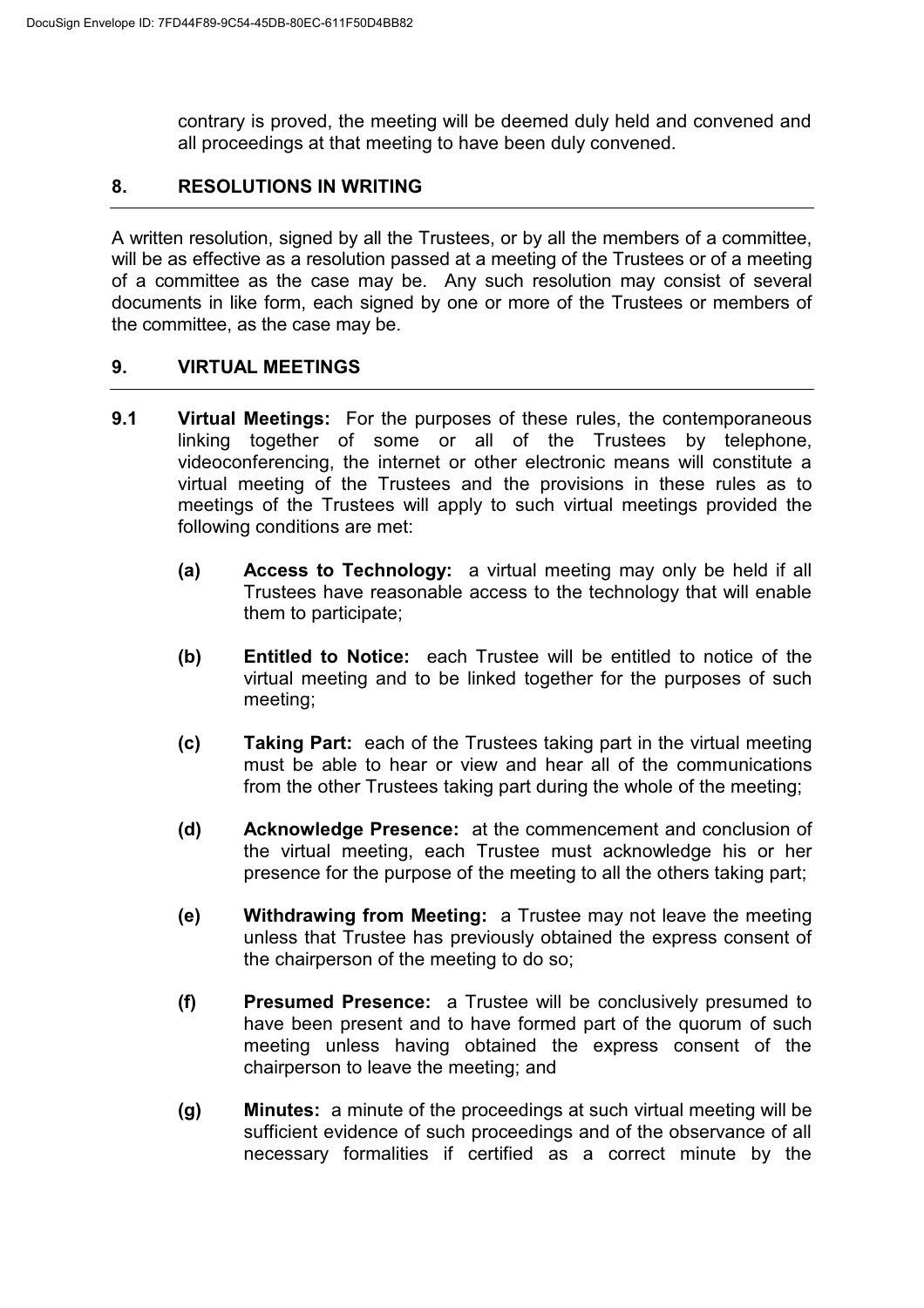chairperson of the meeting and by the secretary or person acting secretarially.

#### **10. VALIDITY OF PROCEEDINGS**

- **10.1 Validity of Proceedings:** All acts done by any meeting of Trustees (including virtual meetings), committee of Trustees or by any person acting as a Trustee will be as valid and effectual as if that Trustee or those Trustees:
	- **(a) Duly Appointed:** had been duly appointed; and
	- **(b) Qualified:** were qualified to hold office as Trustee;

even if it is later discovered that:

- **(c) Defect in Appointment:** there was some defect in the appointment of any of the Trustees; or
- **(d) Trustee Disqualified:** any of the Trustees were for any reason disqualified from holding office as Trustee.

#### **11. EXECUTION OF DOCUMENTS**

All documents required to be executed by the Trustees shall be deemed to be validly executed and binding on the Trust if these documents have been entered into and executed by the authority of the Trustees previously given and signed by at least two Trustees and countersigned by the secretary or by another Trustee or any other person approved by the Trustees for the purpose.

# **12. DELEGATION BY TRUSTEES**

Any Trustee may, in any of the circumstances permitted by section 70 of the Trusts Act, exercise the powers under that section of delegating to any person, who has been approved by the other Trustees, during any period for which that Trustee may be absent from New Zealand or incapable of performing his or her duties as a Trustee, all or any trusts powers authorities and discretions vested in him or her as a Trustee of the Trust.

#### **13. AMENDMENTS**

- **13.1** The Rules set forth in rules 2.1, 2.2, 3, 5, 6, 7, 8, 9 and 11 of Schedule 3 being administrative provisions may be rescinded, amended or added to by the unanimous resolution of the Trustees.
- **13.2** No such resolution shall be effective unless notice thereof shall have been given in the notice convening the meeting and no such rescission,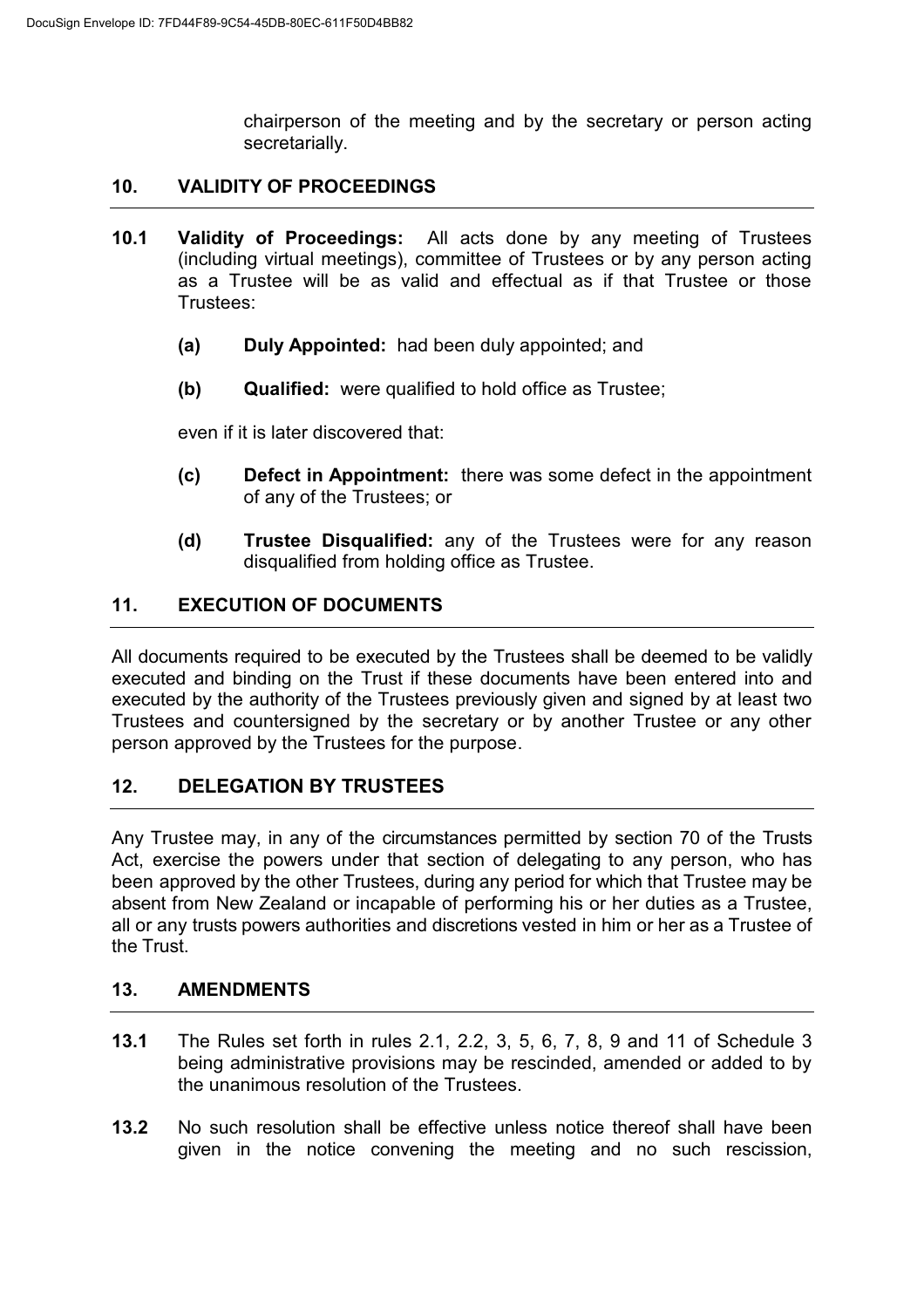amendment or addition shall conflict with any of the provisions of the Deed or the Act.